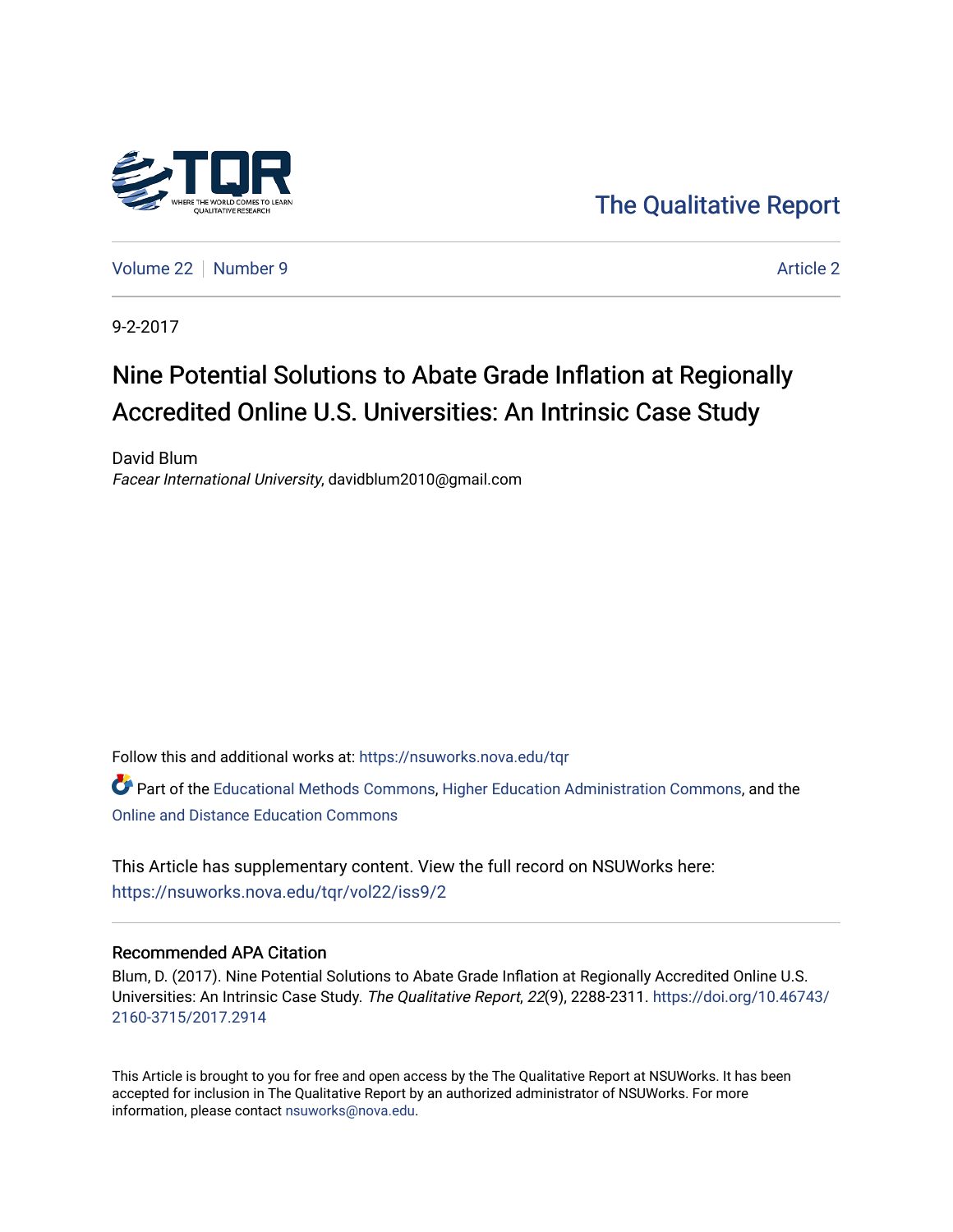# **Qualitative Research Graduate Certificate** Indulge in Culture Exclusively Online . 18 Credits **LEARN MORE**

# Nine Potential Solutions to Abate Grade Inflation at Regionally Accredited Online U.S. Universities: An Intrinsic Case Study

# Abstract

Grade inflation must be abated. The effect of grade inflation weakens academic standards to the point where accurately assessing levels of competency and student knowledge is difficult to determine. Using intrinsic case study design, I contacted 411 online instructors in the United States exploring potential solutions to abate grade inflation. Of 411 faculty members contacted via personal e-mail, 27 instructors at three regionally accredited online universities in the United States agreed to be interviewed by the use of an interview protocol and recorded via Skype. The research question guiding the study was "What are potential solutions to abate grade inflation?" The research addressed a gap in research related to potential solutions to abate grade inflation at online universities located in the United States. Concepts developed from data analysis were (a) use rubrics, (b) revising student evaluations (c) re-evaluating academic policies, (d) instituting objective exams, (e) instructor training program, (f) take instructors out of grading, (g) pass / fail grading, (h) ranking rather than GPA, and (i) best practices.

# Keywords

Grade Inflation Solutions, Revising Student Evaluations, Intrinsic Case Study, Academic Policies, Best Practices

# Creative Commons License



This work is licensed under a [Creative Commons Attribution-Noncommercial-Share Alike 4.0 License](https://creativecommons.org/licenses/by-nc-sa/4.0/).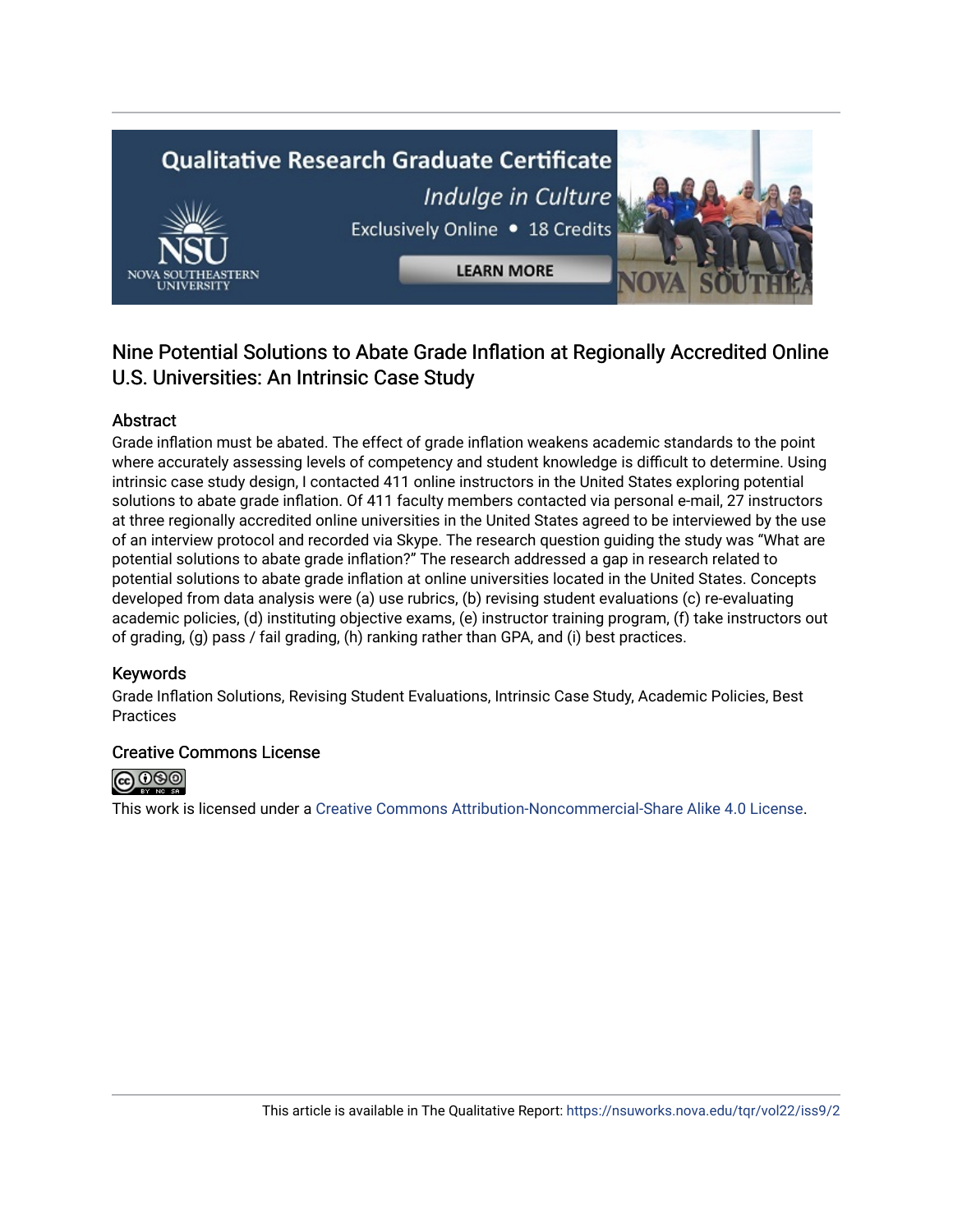

# **Nine Potential Solutions to Abate Grade Inflation at Regionally Accredited Online U.S. Universities: An Intrinsic Case Study**

# David Blum

Facear International University, North Miami, Florida, USA

*Grade inflation must be abated. The effect of grade inflation weakens academic standards to the point where accurately assessing levels of competency and student knowledge is difficult to determine. Using intrinsic case study design, I contacted 411 online instructors in the United States exploring potential solutions to abate grade inflation. Of 411 faculty members contacted via personal e-mail, 27 instructors at three regionally accredited online universities in the United States agreed to be interviewed by the use of an interview protocol and recorded via Skype. The research question guiding the study was "What are potential solutions to abate grade inflation?" The research addressed a gap in research related to potential solutions to abate grade inflation at online universities located in the United States. Concepts developed from data analysis were (a) use rubrics, (b) revising student evaluations (c) re-evaluating academic policies, (d) instituting objective exams, (e) instructor training program, (f) take instructors out of grading, (g) pass / fail grading, (h) ranking rather than GPA, and (i) best practices. Keywords: Grade Inflation Solutions, Revising Student Evaluations, Intrinsic Case Study, Academic Policies, Best Practices*

Grade inflation is a problem at online universities in the United States (Caruth & Caruth, 2013; Castillo, Wakefield, & LeMaster, 2010; Gray, 2008; Kohn, 2002; Love & Kotchen, 2010; Nikolakakos, Reeves, & Shuch, 2012; Rojstaczer, 2015). Grade inflation is an objective increase in grades and grade point averages (GPA) over time from alterations made in grading standards and practices independent of student ability and actual performance (Hu, 2005; O'Halloran & Gordon, 2014). Grade inflation has been most prevalent at public universities and liberal arts colleges in the southern United States (Caruth & Caruth, 2013). However, Rojstaczer and Hartley (2012) noted grade inflation tends to be more widespread at private universities.

One reason for grade inflation at U.S. universities as postulated by Caruth and Caruth (2013) Donaldson and Gray (2012) Hu (2005), and O'Halloran and Gordon (2014) is a dysfunctional reversed customer-based model based on student evaluations of instructors. The basis of this dysfunction is faculty members act as employees of the students and students' act as customers of the university (Caruth & Caruth, 2013; Donaldson & Gray, 2012; Hu, 2005; O'Halloran & Gordon, 2014). Students get "paid" by faculty via unearned grades ensuring the student receives satisfaction for payment (Hu, 2005). Grade inflation appears to weaken standards of excellence required of students within educational institutions to the point where accurately assessing levels of competency and student knowledge is often difficult to determine (Tucker & Courts, 2010).

Grade inflation is manifested in academia, among students, in society, and for employers potentially affecting online universities worldwide. In academia, grade inflation degrades institutional reputation (Chan, Hao, & Suen, 2007; Ehlers & Schwager, 2016). Once the university engages in grade inflation, the value of a 4.0 GPA, even from a traditional reputable school, might no longer carry the same weight as it once did therefore lowering institutional reputation (Marquis, 2013). Grade inflation at less reputable schools and many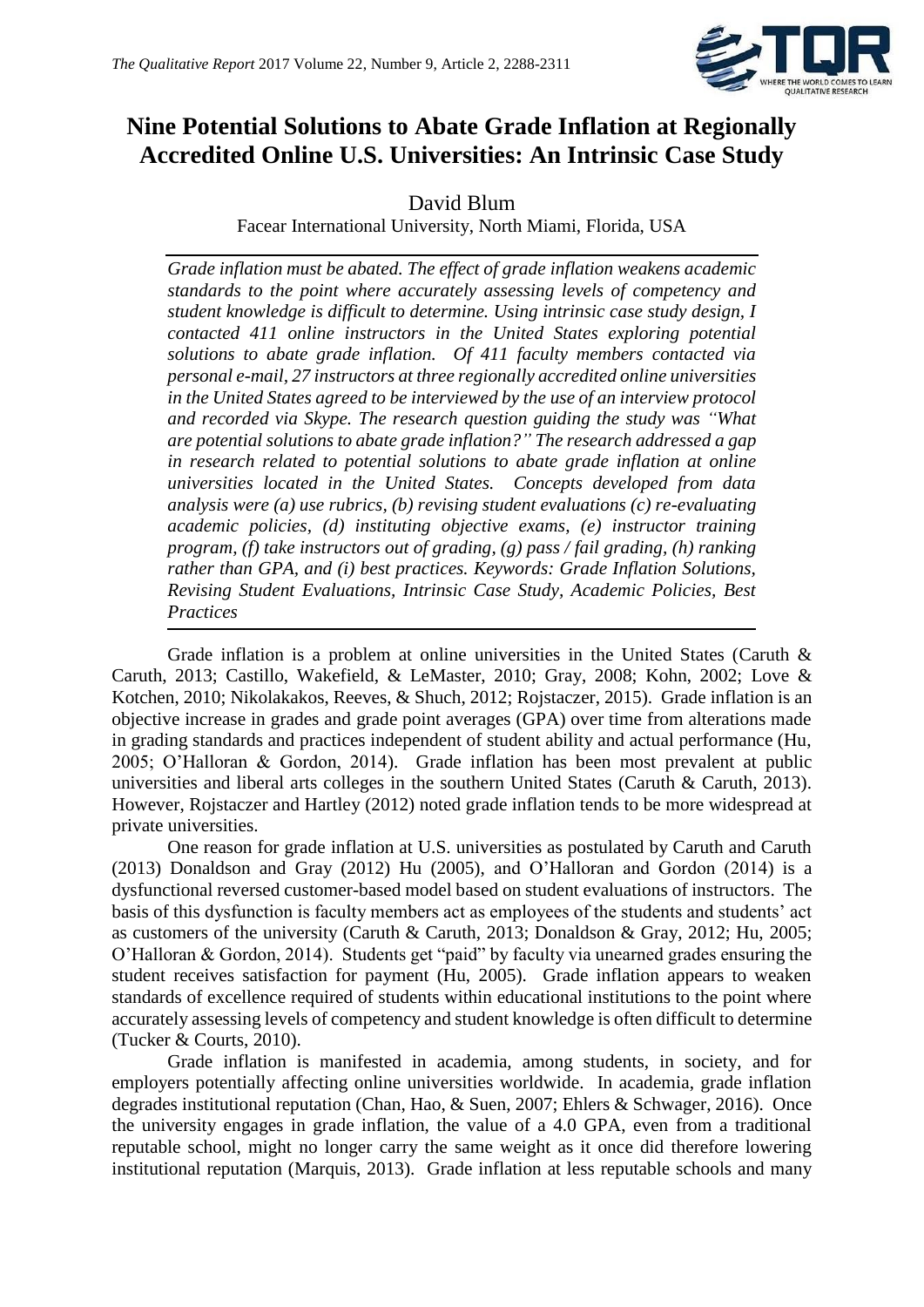online universities could earn the school the classification as a degree mill, essentially making the degree earned worthless (Haynie, 2013; Marquis, 2013). Grade inflation lessens academic rigor and lowers the overall quality of the education received (Marquis, 2013). As student grades rise, the education received becomes less effective and meaningful (Marquis, 2013). The degree earned is not valued as robust by society and is often not much more than a mere piece of paper for the student (Tucker & Courts, 2010).

Grade inflation deprives students feedback required to assess strength and weaknesses and devalues the performance of better students relative to that of average classmates (O'Halloran & Gordon, 2014). Grade inflation means students never know where he or she ranks in class and are unable to objectively evaluate what has been learned (Hyde, 2015). Because "As" and "Bs" are readily dispersed, students become unaccustomed to work hard to obtain good grades (Marquis, 2013). Grade inflation does not help students build the grit, fortitude, dedication, perseverance, persistence, discipline, humility, the ability to sacrifice, ambition, and a can do what it takes attitude necessary to successfully compete in a changing and challenging global economy (Marquis, 2013).

For society, grade inflation is manifested in the dissatisfaction with educational results from the loss of confidence in the education system to prepare individuals for the world of work (Franz, 2010). Grade inflation means graduates lack requisite skills, knowledge, and willingness to struggle to accomplish a task (Caruth  $\&$  Caruth, 2013). Grade inflation negatively influences society by an increasing glut of unqualified workers in the United States who are not capable of taking on the most technologically advanced jobs in science, technology, engineering, and math (STEM) fields (Caruth & Caruth, 2013; Marquis, 2013; Yang & Yip, 2003).

Employers are affected by grade inflation because organizations cannot hire the level of talent, knowledge, diligence, skills, fortitude, dedication, competence, work ethic, understanding, and abilities needed to increase profitability and enhance wealth resulting in economic losses and a less productive workforce (Franz, 2010; Kezim, Pariseau, & Quinn, 2005; Love & Kotchen, 2010; Yang & Yip, 2003). Graduates who experienced grade inflation tend to be less prepared for the rigors of the world of work (Oleinik, 2009). An effect of grade inflation is employers place less value on a college education in favor of work experience thereby opting not to hire graduates from universities where grade inflation appears rampant (Marquis, 2013). Inflated grades mislead employers as to veracity of the candidate and can distort hiring and compensation decisions (Young, 2013).

Grade inflation weakens standards of excellence required of students within education institutions to the point where the ability to accurately assess levels of competency and student knowledge is compromised (Tucker & Courts, 2010). The rationale for this study is based on the premise grade inflation is a concern for students, academia, society, employers and potential solutions are needed to abate the effects of grade inflation at online universities not just in the United States but worldwide.

The intended audiences for this paper are online university instructors and administrators as these individuals can affect positive change toward abating grade inflation. The intended audience might benefit from the findings of this study by having potential solutions and best practices to abate grade inflation in their university. The gap in research relates to the phenomenon and potential solutions of grade inflation at online universities in the United States. The gap in literature is no studies exist based on an exhaustive review of grade inflation at online universities in the United States. The purpose of the study was to explore the potential solutions to abate grade inflation with online instructors at three online regionally accredited U.S. universities. The research question guiding this study was what potential solutions exist to abate grade inflation at regionally accredited online universities in the United States. For this study, I conducted semistructured interview questions of faculty members at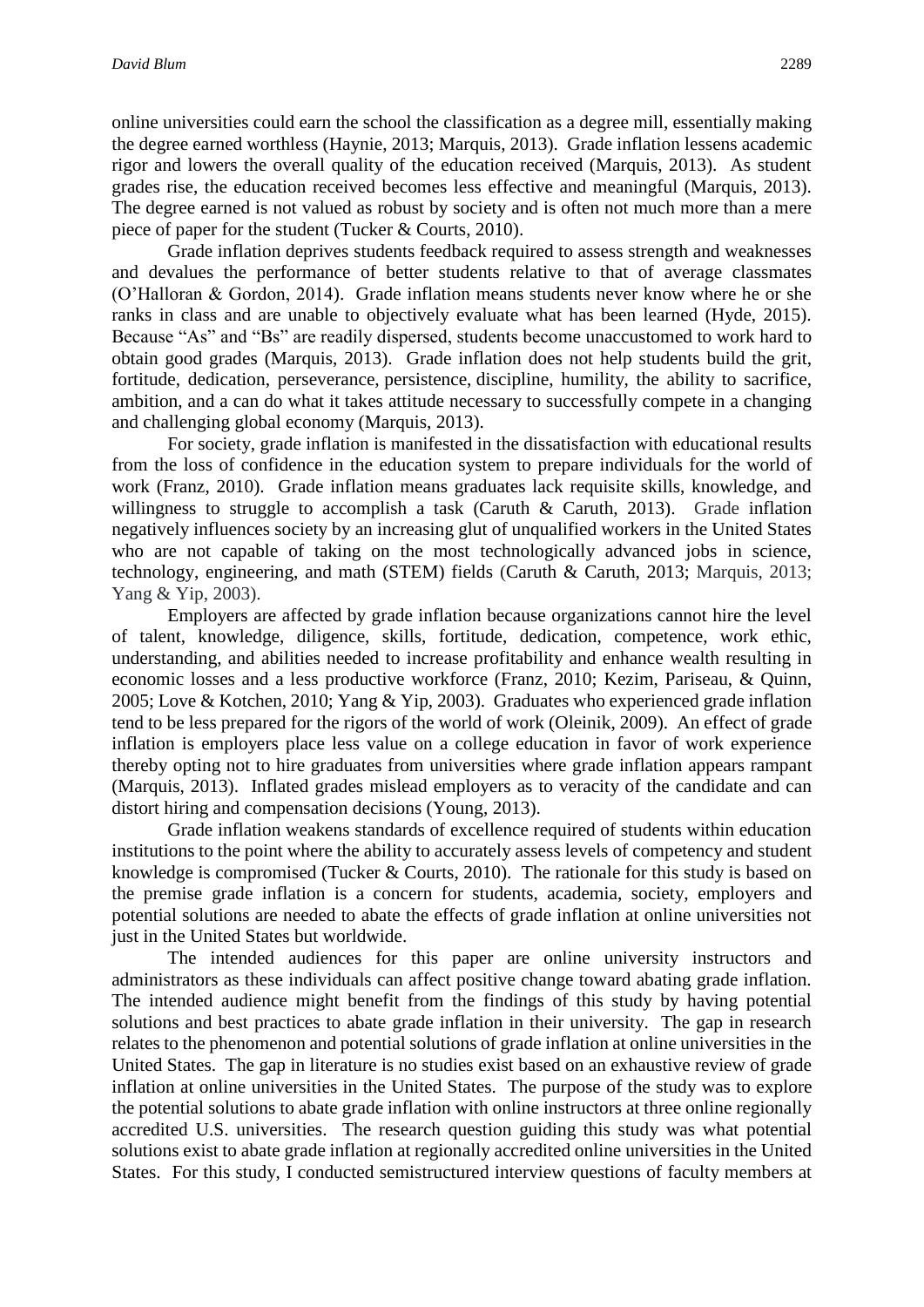three online universities by Skype® located in the Midwest and the Southwest regions of the United States. The remainder of this paper is structured as literature review, methodology, findings, discussion, and conclusion.

#### **Literature Review**

A review of the extant literature addressed grade inflation as a widespread problem at U.S. universities. As mentioned previously, to my knowledge based on an exhaustive review of the extant literature, scant to no peered articles exist regarding grade inflation at regionally accredited online universities in the United States. The focus on this literature review is with baccalaureate programs at on ground universities in the United States. Kohn (2002) acknowledged grade inflation initially appeared in literature in 1894 at Harvard University based on the "*Report of the Committee on Raising the Standard, Harvard University, 1894*."

Pervasive, rampant, and prevalent grade inflation in on ground U.S. higher education baccalaureate programs became a concern starting in the 1960s (Juola, 1976; Love & Kotchen, 2010; Nikolakakos et al., 2012; Rojstaczer, 2015). Grade inflation became noticeable when some males with higher grades could remain in university and defer being drafted in to the Vietnam War (Caruth & Caruth, 2013; Castillo, Wakefield, & LeMaster, 2010; Gray, 2008). By giving students higher grades to avoid serving in the War, the genesis of the phenomenon of modern day grade inflation began (Caruth & Caruth, 2013; Castillo, Wakefield, & LeMaster, 2010; Gray, 2008). Since the 1960s evidence is strong and positive indicating grade inflation exists (Love & Kotchen, 2010).

Rojstaczer noted in the 1960s grade distribution in the United States consisted of 15% "As" and 35% "Cs." However, by 2008, 43% of students received "As" and 16% received "Cs" (Rojstaczer, 2015). Jaschik (2009) indicated grade inflation rather than students being better prepared than previous generations for the reason students were receiving better grades. Green and Emerson (2007) noted one potential factor leading to grade inflation was "... grading is one of the least liked, least understood, and least considered aspects of teaching" (p. 495). Tierney (1999) articulated the phenomenon of grade inflation requires a "… systemic organizational change that reinvents how we structure academic work so that we are more responsive to the needs of society" (p. 2). Higher education administration in the United States face demands from industry to produce students with the requisite skills and basic knowledge needed to meet business needs (Pascarealla, Seifert, & Blaich, 2010; O'Halloran & Gordon, 2014). Although some schools such as Princeton University have attempted at lessening grade inflation, higher education administration has been unsuccessful at significantly curbing instances of grade inflation at on ground U.S. universities (O'Halloran & Gordon, 2014).

#### **Evidence for Grade Inflation**

Gray (2008) estimated 90% of university students receive a grade of "A" or "B." Gray's research concurred with Jaschik (2009) that instructors give higher grades without a commensurate change in knowledge obtained by students. For example, in 1961 students spent approximately 40 hours per week attending class and studying. By 2003, students spent approximately 27 hours per week in class and studying (Vedder, 2010). Students are spending 67.5% less time studying and attending class yet are receiving better grades. Rojstaczer (2015) noted "As" grew from 7% to 26% and "Cs" fell from 25% to 9%, respectively between 1969 and 1993. Rojstaczer suggested GPAs increased on average by 0.6 from 1967 to 2001. Rojstaczer and Hartley (2012) noted "As" represent 43% of all letter grades given, an increase of 28% since 1960 and an increase of 12% since 1988. Grades lower than "C" account for less than 10% of grades given (Rojstaczer & Hartley, 2012).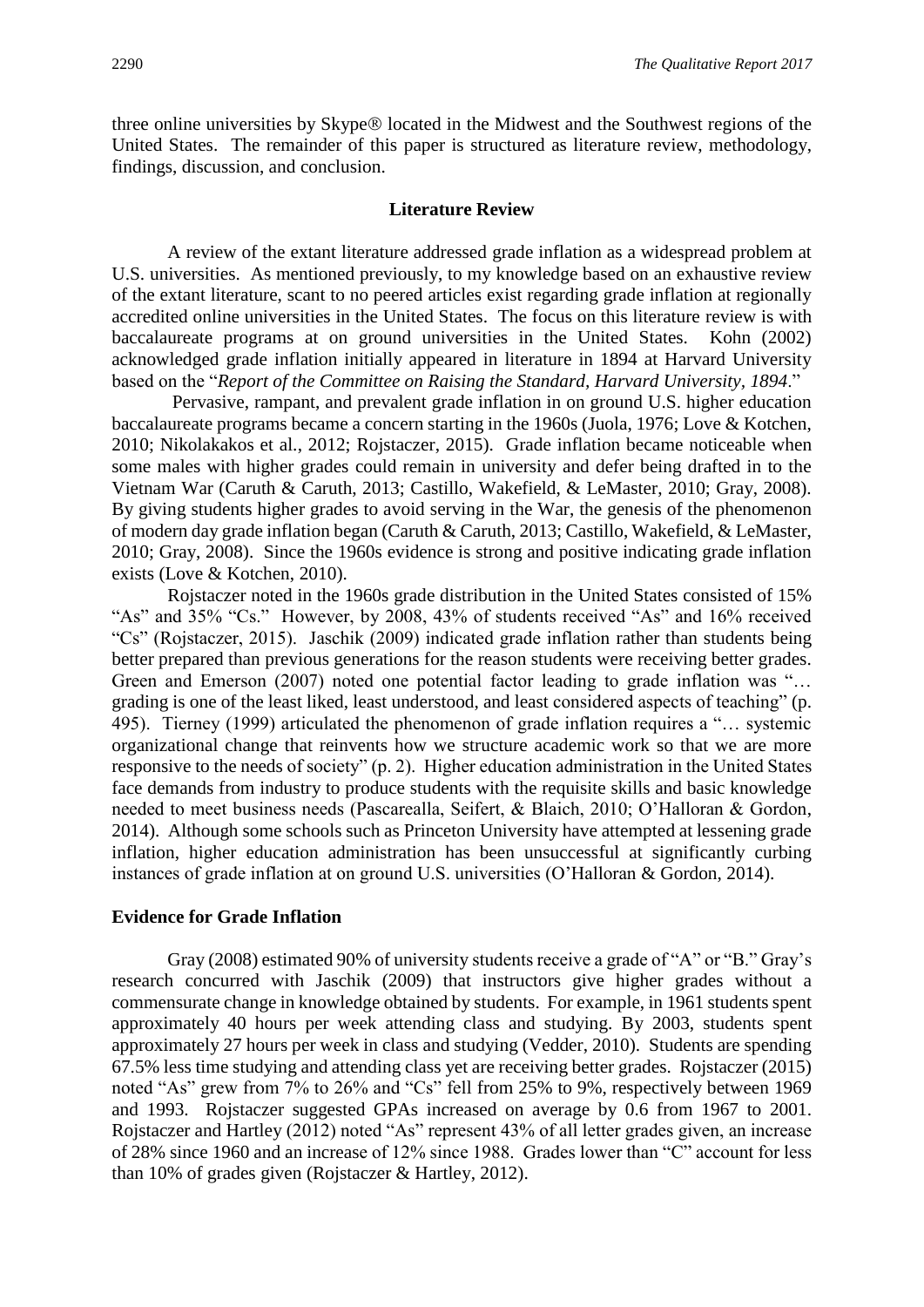Rojstaczer (2015) noted public and private schools indicated trends of grade inflation since the 1960s, the mean GPA at private schools was 0.3 points higher than public schools, and the rate of grade inflation was 25% to 30% higher at private schools. Caruth and Caruth (2013) noted GPAs at private colleges increased from 3.09 in 1991 to 3.30 in 2006, a 9.4% increase. At public colleges and universities during the same period GPAs rose from 2.85 to 3.01, a 9.5% increase (Caruth & Caruth, 2013). Over the past 35 years, GPAs increased by 0.15 per decade (Rojstaczer, 2015).

In 1966, 22% of Harvard undergraduate students received "As" (Kezim, Pariseau, & Quinn, 2005). By 1997, 46% of Harvard students received "As" (Kezim et al., 2005). Vogue and Higbee (2004) noted faculty members at Duke had not given a "C" grade in over two years. Many professors at Duke felt pressured in awarding "As" and "Bs" because giving lower grades would negatively influence their standing at the university (Vogue & Higbee, 2004). By giving lower grades professors were rated poor by students and administration (Vogue & Higbee, 2004). Love and Kotchen (2010) noted average grades at Duke, Northwestern University, and the University of North Carolina, increased from 0.18 to 0.24 points per decade from the 1960s to the 2000s on a 4.0 scale.

In 2004 Princeton University implemented a new grading policy to abate grade inflation (Kezim et al., 2005). Prior to implementation of the new policy, 43% of Princeton students received "As" and 88% of all grades were above "B" (Kezim et al., 2005). According to the new policy the number of "As" awarded were limited to 35% in undergraduate classes, down 46% from 2004 but higher when compared to 31% in the 1970s (Kezim et al., 2005). However, by 2014 Princeton repealed the policy (Hyde, 2015). Students complained the policy intensified student competition on campus, increased student stress, and students were at a competitive GPA disadvantage with other Ivy League school graduates for employment opportunities (Hyde, 2015). Figure 1 is a graphic representative of GPA trends from 1983 to 2013. Figure 2 is a graphic representative of changes in letter grade distributions over time.



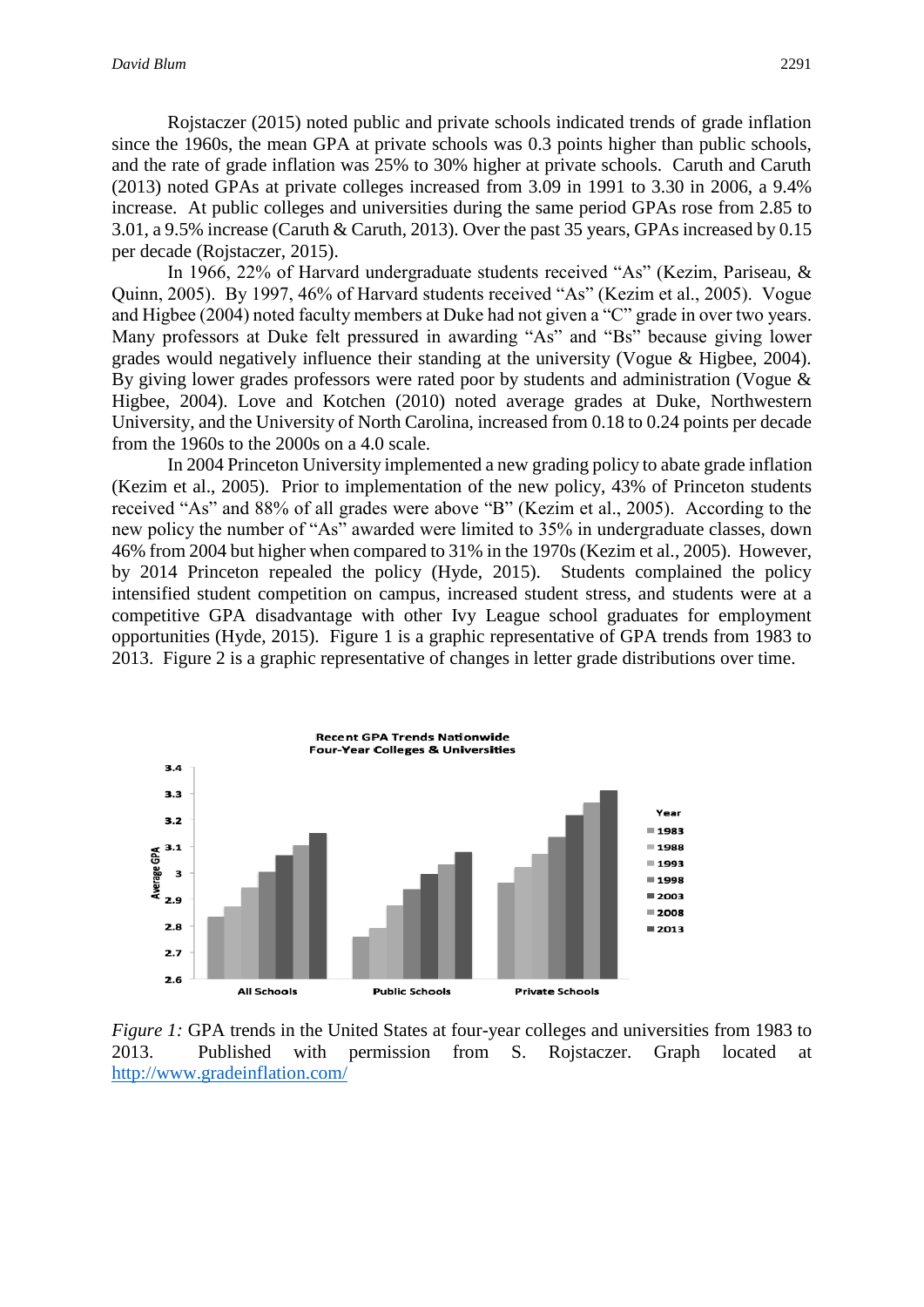

**Changes In Letter Grade Distributions Over Time** 

*Figure 2:* Changes in letter grade distributions over time from 1940 to 2006. Graph represents averages from 1935 to 1944 and 1945 to 1954, respectively. Data from 1960 onward represent annual averages in their database, smoothed with a three-year centered moving average. Published with permission from S. Rojstaczer. Graph located at <http://www.gradeinflation.com/>

# **Challenges of Grade Inflation**

The challenges of grade inflation exist in higher education (Hu, 2005; Stanoyevitch, 2008). University administration reliance of and the rise in the number of part-time and adjunct faculty members whose job security is nonexistent and experience low compensation is another consideration for grade inflation (Stanoyevitch, 2008). Time as a valuable resource is more relevant for part time faculty than tenured positions (Stanoyevitch, 2008). Part time faculty often spend as little time as possible on grading preferring to scan the student's work and give the student an "A" or "B" to minimize student complaints, useless conversations with students over earning more points, or becoming the ire of administration seeking high retention rates (Stanoyevitch, 2008). Often part-time faculty receive no benefits from the educational institutional so time is money. University administrators often ignore grade inflation especially if participating instructors receive strong and positive student evaluations and are favored by the Dean (Stanoyevitch, 2008). Hu (2005) noted likability and personality of the instructor, course difficulty, and the format and delivery of course could influence student evaluations. Administrators often do not realize grade inflation undermines the value of college teaching and provides a distorted view of enrollment numbers, actual retention rates, and even can negatively affect the university's allocation of resources (Johnson, 2003).

The primary challenge of grade inflation is students having a feeling of mastery in the subject matter where no mastery has been achieved (O'Halloran & Gordon, 2014). Students complete courses and are granted degrees then enter employment with little to no qualified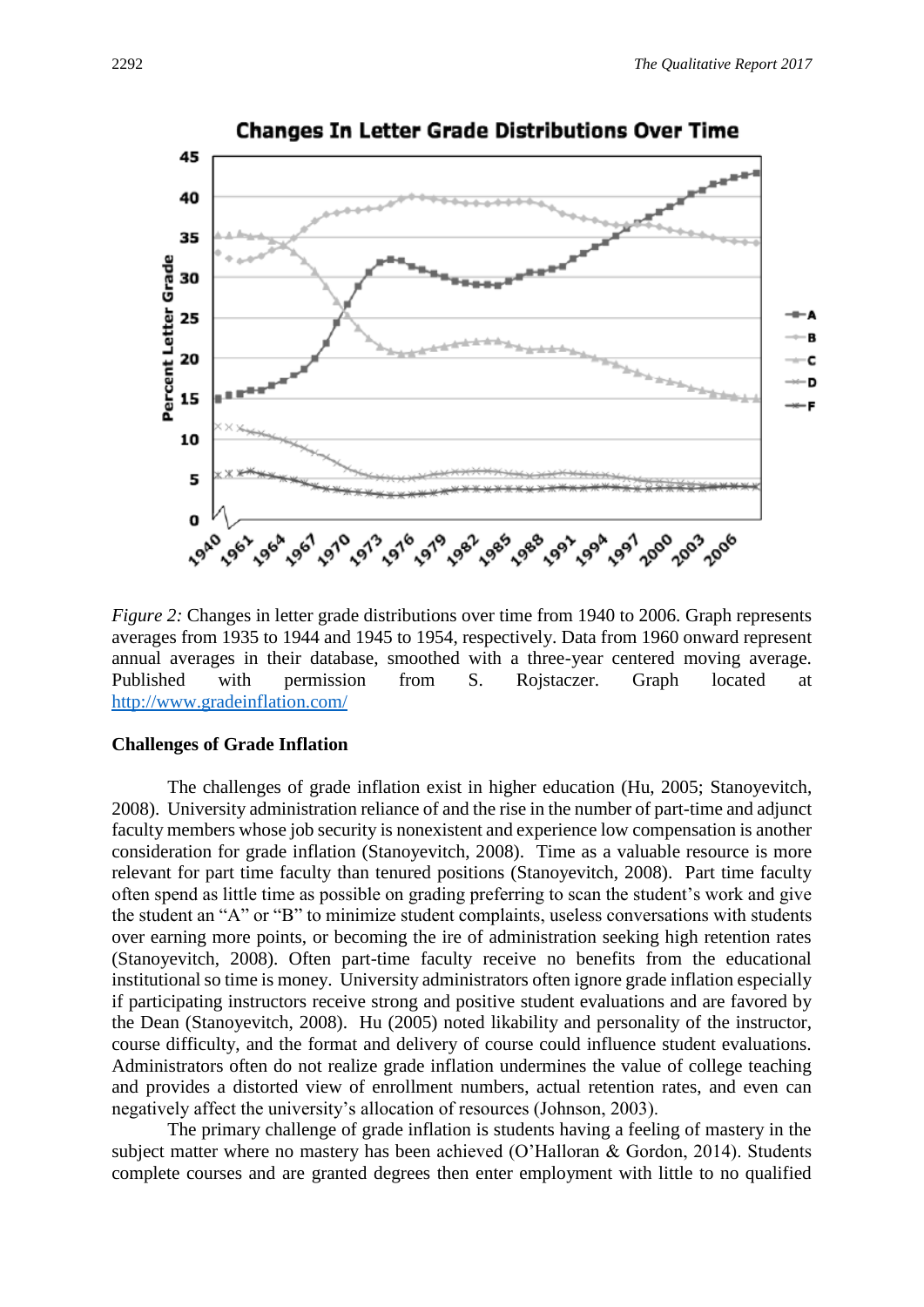skills or basic knowledge (O'Halloran & Gordon, 2014; Stanoyevitch, 2008). Within the grade inflation environment students are highly disengaged from learning, study less, are less literate, and lack critical thinking skills, yet grades continue to rise (Tucker & Courts, 2010). Simply, students do not have to work to get good grades (Marquis, 2013).

Students might consider themselves lucky to be a victim of grade inflation, however, society pays the price relative to unqualified personnel leading to lower productivity output, less quality of work, individuals unwilling to work hard to accomplish a task, and less competency (Marquis, 2013). For society, grade inflation is manifested in the apparent dissatisfaction with educational results from the loss of confidence in the education system to prepare individuals for the world of work (Caruth & Caruth, 2013). Universities are servants of and are accountable to society (Caruth & Caruth, 2013). A potential consequence of grade inflation is students are unable to engage in the nation's political life. The effects of grade inflation might create an uneducated citizenry where individuals are unable to critically think about the issues of the day (Marquis, 2013). Receiving unearned "As" does not establish the foundation for a lifetime of learning that is required for an informed citizenry (Caruth & Caruth, 2013).

Society has a responsibility for grade inflation by encouraging a culture of instant gratification (Marquis, 2013). Students want immediate positive feedback regardless of whether the feedback is commensurate with reality (Marquis, 2013). Inflated grades mislead employers and can distort hiring and compensation decisions (Young, 2013). With grade inflation existing across nearly all academic institutions, employers find it difficult to evaluate and compare applicants by merely reviewing transcripts and GPAs (Windemuth, 2014). Grade inflation for employers might lead to economic losses (Young, 2013).

O'Halloran and Gordon (2014) argued challenges of reducing grade inflation requires colleges and universities to enact educational reforms. Dowling (2003) asserted a challenge of grade inflation is no honest measure of academic grading exists. Caruth and Caruth (2003) noted honesty in grading has been replaced with dishonesty where grades provided by instructors are meaningless. The greatest challenge of grade inflation is university administrators, faculty, students, society, and employers are unable to determine between exceptional students and good students or between good students and mediocre students (Oleinik, 2009).

# **Grade Inflation Controversy**

Grade inflation is a controversial topic because grade inflation characterizes differing issues such as (a) higher grades provided while academic standards have lowered, (b) student as customer, (c) administration reliance of student evaluations of instructors, (d) students spending less time studying, and (e) rising costs of attending university (Caruth  $\&$  Caruth, 2013; Hu 2005; O'Halloran & Gordon, 2014). Another controversy related to grade inflation is students are in class less and study less yet an upward trend in grades exist since the 1960s (O'Halloran & Gordon, 2014). However, time series studies based on transcripts report smaller increases in GPAs (Kezim et al., 2005; O'Halloran & Gordon, 2014; Rojstaczer, 2015). If grade inflation continues unabated, educational institutions will continue to cheat students and continue to hire corrupt instructors rather than opening minds of students in the search of truth (Oleinik, 2009).

Winzer (2002) noted a lack of unity of opinion reflecting the conflicting views regarding whether grade inflation exists, if reports of grade inflation are exaggerated, or if grade inflation is an issue for concern. Winzer raised challenges over the potential causes of grade inflation and implications for grade inflation on students and academia and potential solutions for grade inflation. Winzer argued the extant literature is varied, occasionally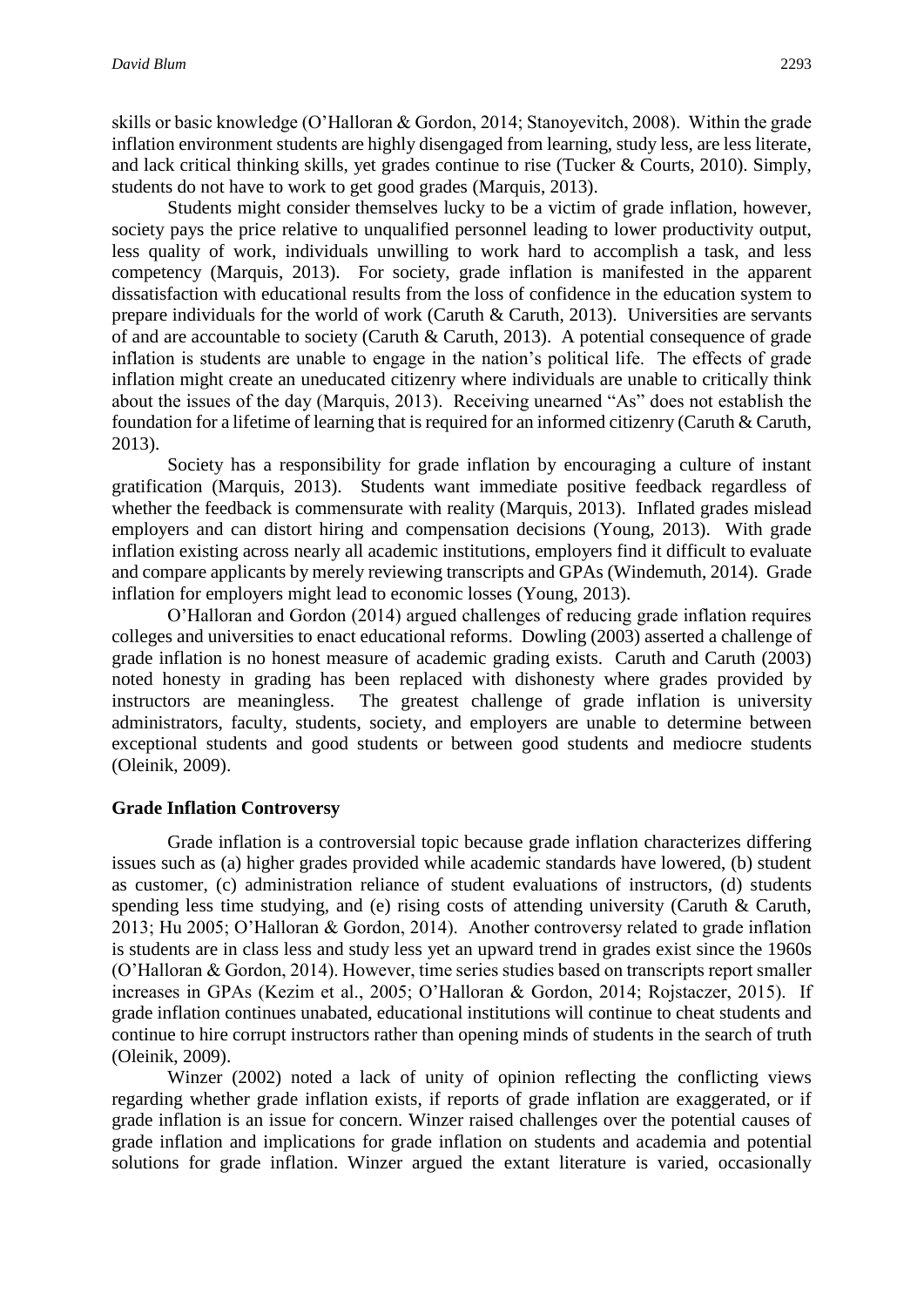contradictory, and often overlapping, for the causes of grade inflation. Winzer suggested potential causes of grade inflation could be grouped into categories based on Birnbaum's (1977) explanations for grade inflation in terms of (a) institutional changes, (b) student demographics, (c) changes in grading policy, (d) faculty behavior, and (e) curriculum changes. Kohn (2002) mentioned no research and no data exists demonstrating students who earned "As" received lesser grades years previously. However, Vedder (2010), Rojstaczer and Hartley (2012), and Rojstaczer (2015) demonstrated students who earn "As" received lower grades before the 1960s. Conversely, Gooblar (2014) argued no convincing studies provide evidence demonstrating higher grades lead to poorer learning outcomes for students. Although Winzer (2002), Kohn (2002), and Gooblar (2014) are dissenting voices, evidence from the extant literature appears to suggest grade inflation exists.

The gap in knowledge and research methods is no or scant literature exists addressing solutions to abate grade inflation at regionally accredited online universities in the United States. The purpose of this study is to address gaps in knowledge and research. This study attempted to fill this gap by interviewing 27 instructors at three regionally accredited online universities in the United States. These participants provided nine potential solutions to abate grade inflation coupled with addressing the gap in knowledge and research is the unique contribution of this paper to literature.

#### **Researcher Context**

For approximately two years I was a faculty member at an online university in the United States where grade inflation permeated every aspect of the educational institution. As a faculty member, an educator, and as a rational human being, I could not participate in grade inflation as I equated grade inflation with cheating. I noticed students were getting "As" who could not (a) submit consistent quality work, (b) meet course objectives, goals, outcomes outlined in the syllabus and in the course room, (c) write a paragraph free of grammar, writing mechanics, and or APA errors, and (d) follow course instructions. Because of my experiences, grade inflation because a personal experience for me. After leaving the university, I began conducting research on grade inflation seeking to understand if my experiences were unique, and what if any potential solutions to abate the phenomenon of grade inflation existed. Based on my experiences as a faculty member in a grade inflation environment, conducting this research, and reviewing the literature; grade inflation exists and has a corrosive effect manifested in academia, with students, in society, and with businesses.

## **Methodology**

# **Case Study Design**

I employed an intrinsic case study with the qualitative approach. Qualitative researchers conduct research embracing multiple truths and realities from samples sufficient to confirm themes and from an individual perspective (Hanson, Balmer, & Giardino, 2011; Onwuegbuzie, Leech, & Collins, 2010). Qualitative researchers explore topics not previously understood leading to further investigation to enhance understanding of the phenomenon (Hanson et al., 2011). The reason for using the qualitative approach was to inductively explore potential solutions to abate grade inflation at regionally accredited online U.S. universities from the perspective of those who help make grade inflation possible, university instructors.

I chose to do an intrinsic case study. Yin (2014) noted in a case study, the researcher investigates an existing phenomenon with an in-depth inquiry within a real-world context. Yin argued case study is optimal when the emphasis of the study is for participants (a) to respond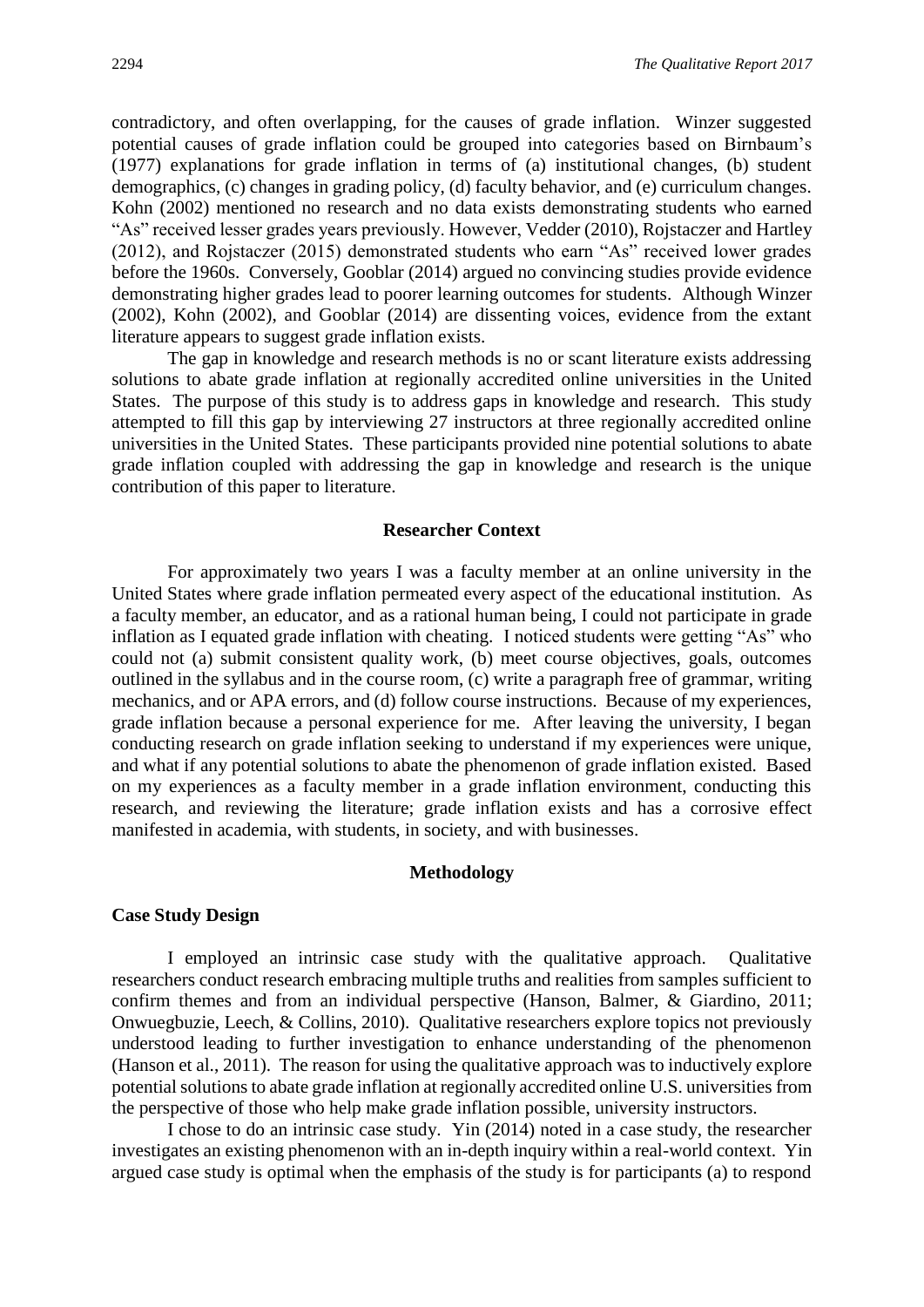to "how" and "why" questions, (b) the researcher is unable to manipulate the behavior of participants, (c) uncovering context relevant to the study, and (e) boundaries between context and phenomenon are unclear. Case study design was selected to understand potential solutions online university instructors might have to inform best the research question. Yin noted explanatory, exploratory, descriptive, single, holistic, multiple as common case study designs. Stake (1995) suggested intrinsic, instrumental, and collective as case study types. Stake mentioned in an intrinsic case study the researcher only wants to better understand the case because the case is of interest to the researcher. The researcher does not seek to understand a general phenomenon or build theory (Stake, 1995). Intrinsic case study was optimal for this study because I did not seek to develop theory, to embody other cases, or demonstrate a specific problem or characteristic (Stake, 1995). I was interested in exploring and understanding potential solutions to abate grade inflation at regionally accredited U.S. online universities.

# **Participants Selection Process**

I applied and received approval from University Institutional Review Boards (IRB) at three online universities located in the Midwest and the Southwest regions of the United States to contact faculty members by personal e-mail and to interview faculty members using an interview protocol via Skype®. The purpose of the study was to explore potential solutions to abate grade inflation. I retrieved e-mail addresses of faculty member located from each university website, which formed a purposive sample of 411 potential participants. Each faculty member received an e-mail message from my personal e-mail address on October 10, 2016. On each e-mail message, I introduced myself and explained I am exploring potential solutions to abate grade inflation at their university. I noted time constraints in doing the interview and only ask for about 20 minutes of their time. I mentioned that if the faculty member agreed to participant in the study, he or she would receive a summary of the findings once published. Some participants had concerns about confidentiality, which I addressed. I asked via e-mail if the faculty member was interested in being interviewed to please fill out the attached consent form and return to me by e-mail. The consent form contained additional information about the study. Afterwards, I stated I would contact the participant to set up a mutually agreed to time and date to talk. The faculty member could contact me at XXX-XXX-XXXX or via email with any questions.

Recipients who e-mailed back and asked not to be contacted again were deleted from the master list. Individuals who agreed to be interviewed were removed from the master email list and placed on a To Call list. Faculty members who did not opt out or who did not agree to be interviewed were contacted by personal e-mail on October 15, 2016. Out of 411 sampled participants, 18 e-mailed back as not interested, 366 made no contact back from the October 10 and November 11 submissions, and 27 agreed to be interview via Skype®. No email addresses bounced back.

# **Data Collection**

Once a date and time was mutually established, I called each of the 27 faculty members who agreed to participant in the study at the phone number the participant requested. For this study, I used an interview protocol of six semi-structured questions to collect data to better understand what faculty thoughts, interpretations, and beliefs were regarding solutions to abate grade inflation at regionally accredited online U.S. universities. The semi-structured interviews started on October 17, 2016 and concluded November 16, 2016. Questions were field tested by five colleagues at two on ground universities before asking the questions to participants. I utilized semi-structured interviews to recognize broad concepts, patterns, and to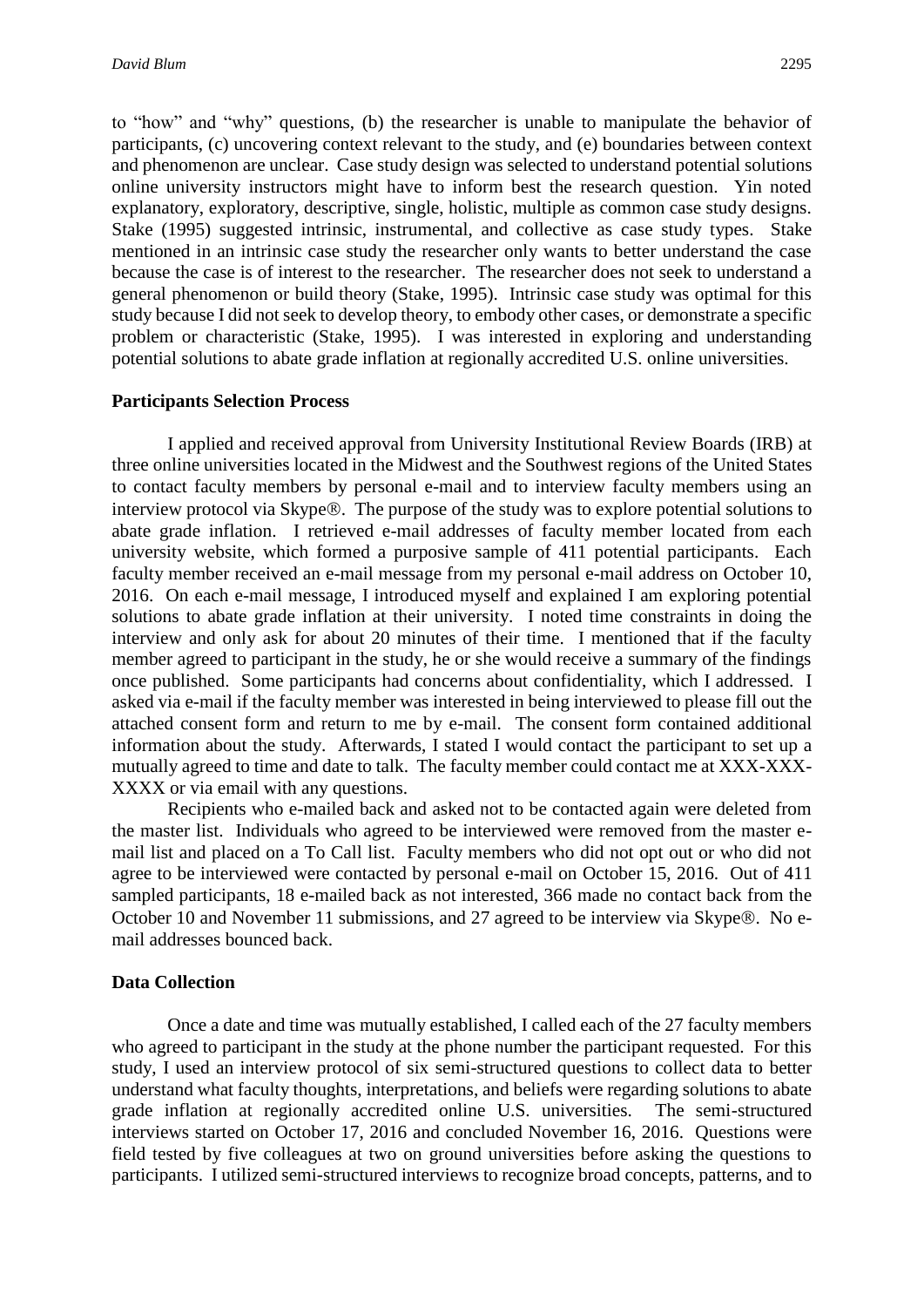direct the topic conversation in a systematic and consistent manner designed to elicit elaborate responses from participants (Qu & Dumay, 2011). The questions were:

- To what extent have you observed the phenomenon of grade inflation at your university?
- What factors do you think contribute to grade inflation?
- What specific potential solutions would you offer to abate grade inflation at your university?
- What potential solutions do you think are optimal in reducing grade inflation at online U.S. universities?
- What potential solutions to abate grade inflation have been implemented at your university?
- What best practices would you suggest online universities implement to abate grade inflation?

I used Skype® and recorded each conversation with eCamm, which is a call recorder of audio and video content used for Skype. Participants residing in two-party consent states received notification of recording at the beginning of the call. All participants consented to recording. No interviews were conducted face-to-face. All calls were recorded to accurately capture participants' words and thoughts. Interviews were conducted in a professional and collegial manner. Participants in the study responded to semi-structured focused interview questions asked in a conversational manner (Yin, 2014). Participants could complete stating their thoughts before a follow-up question or addressing the next semi-structured question posed. I wrote detailed notes as part of a journal for each participant who responded to an interview question or follow-up question(s). Interviews were between 15 and 45 minutes. Cachia and Millward (2011) argued utilizing telephone or similar device for qualitative data collection was a viable option.

Data saturation was met at 27 participants due to the depth and richness of data collected. Data saturation occurs when sufficient data has been collected and further coding is not practical to replicate the study (Fusch & Ness, 2015). Mason (2010) argued 15 participants was the smallest acceptable sample to achieve data saturation. Hanson et al. (2011) confirmed 10 to 20 participants were sufficient to confirm themes, patterns, and concepts. Qu and Dumay (2011) argued semi-structured interviews use was prevalent in qualitative research. Berta and Laporte (2010) noted semi-structured interviews were helpful in understanding phenomena. Rhee, Zwar, and Kemp (2012) utilized semi-structured telephone interviews from 23 participants in a research study.

The purposive sampling of 411 was representative of online university faculty members in the United States. Purposive sampling is appropriate because faculty members at regionally accredited online universities in the United States are a specialized group who possess experiences and specific knowledge capable of addressing the research question (Parlalis, 2011; Rezaei & Bagheri, 2011). Participant selection was based on: (a) faculty member at a U.S. based regionally accredited online university, (b) was available to be contacted via Skype $\mathcal{R}$ , and (c) was over the age of 18. The purposive sample method based on participant relevance, experiences, and knowledge related to the research question (Orser, Elliott, & Leck, 2011). After the interviews ended, I reviewed my handwritten notes. After all interviews were completed, I personally transcribed the eCamm recorded responses from participants. I then started data analysis.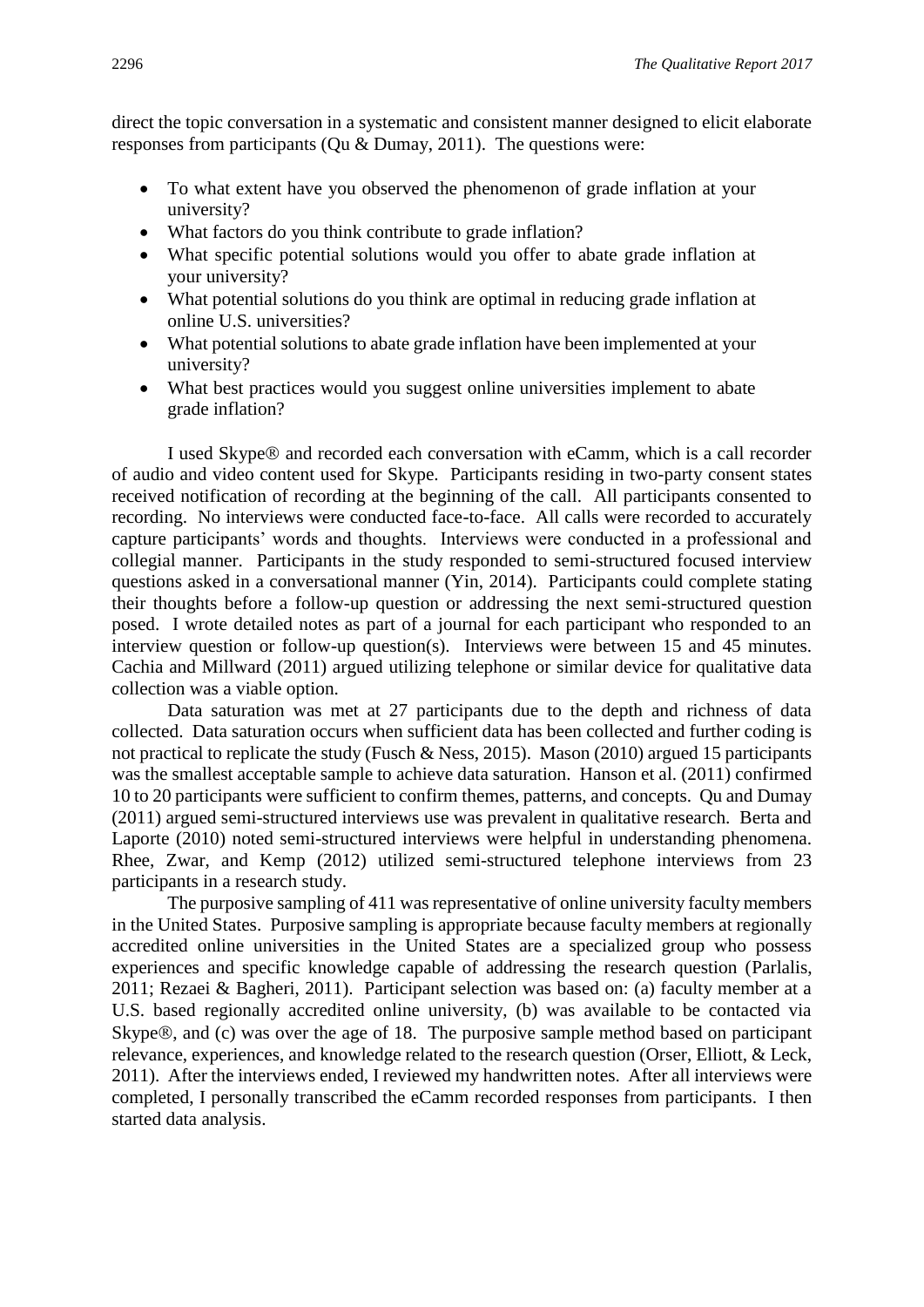# **Data Analysis**

The primary purpose of qualitative research is to understand a particular phenomenon involving an investigative process where the researcher over time makes sense of the issue. (Creswell & Miller, 2000). To this end, I interviewed participants, completed a coding process, and attempted to establish research with rigor to understand what potential solutions exist to abate grade inflation at U.S. online universities. Personal reflections and self-observations in the form of hand-written interview notes and interpretations from the transcribed data serve as important components in qualitative work (Hampson, Hicks, & Watt, 2016).

# *Coding Process*

To organize raw data from observations, I initially used NVivo 11 to facilitate coding. I used NVivo 11 to sort, filter words, and phrases into context. I printed out the sort from NVivo 11 and proceeded to classify the data. After reviewing data retrieved from NVivo 11, I decided to re-code the interview transcripts and my hand-written notes using Microsoft Word (MS Word) to create greater intimacy and understanding of the participant's words, ideas, and thoughts. Saldaña (2013) argued a code in qualitative study is a phrase or word representing essences of a portion of language or visual data. Data are derived from observation, field notes, documents, literature, interview transcripts, videos, electronic and handwritten correspondences, photographs, artifacts, etc. (Saldaña, 2013). Coding is a process for categorizing qualitative data and for describing the implications and details of these categories (Oladele, Richter, Clark, & Laing, 2012). Ellis and Bochner (2000) and Wong (2008) noted coding is critical to the data analysis process. By coding, I identified, categorized, developed patterns, concepts, and extracted nine potential solutions to abate grade inflation in a systematic method (Oladele et al., 2012). I determined whether the data fit in and reflected on each category, ensured each category made sense, and assessed the relationship among categories. I identified concepts and patterns through data analysis, compared and contrasted concepts in each transcribed note, and identified the concepts best describing the experiences and communication with participants (Oladele et al., 2012). I analyzed interview responses by a process of interpreting and examining meanings from context (Genzuk, 1999). Data analysis consisted of introspection and immersion thoughts until concepts and meanings developed (Wall, 2006).

I selected NVivo as the coding method. The researcher can use NVivo coding as the sole coding method for data analysis for small-scale studies (Saldaña, 2013). NVivo was selected because the method helps researchers prioritize and places high regard for the participant's voice (Saldaña, 2013). Each of the 27 interviews were analyzed in a systematic process. To support the classification of data, I read each line from the interview transcripts and my hand-written notes, re-listened to the audio recordings relevant to potential solutions to abate grade inflation. Then I carefully re-read the data four times to ensure I understood to the best of my ability the thoughts, ideas, and meanings spoken by the participants. I paid close attention to the participant's voice, placed words and phrases in quotation marks and underlined, highlighted in yellow, and bolded specific phrases and words that appeared to specifically address potential solutions to abate grade inflation (Saldaña, 2013).

I utilized a master list in developing descriptive words and category names. After reviewing and analyzing the data over several iterations of trial and error, the information was color-coded as red (important), yellow (possible), and blue (not important / relevant). The color-coding processes permitted me to track and control data allowing for interpretation, enhanced understanding of the analyzed data to ensure that the information was relevant, and complemented the qualitative intrinsic case study. After completing the initial coding, I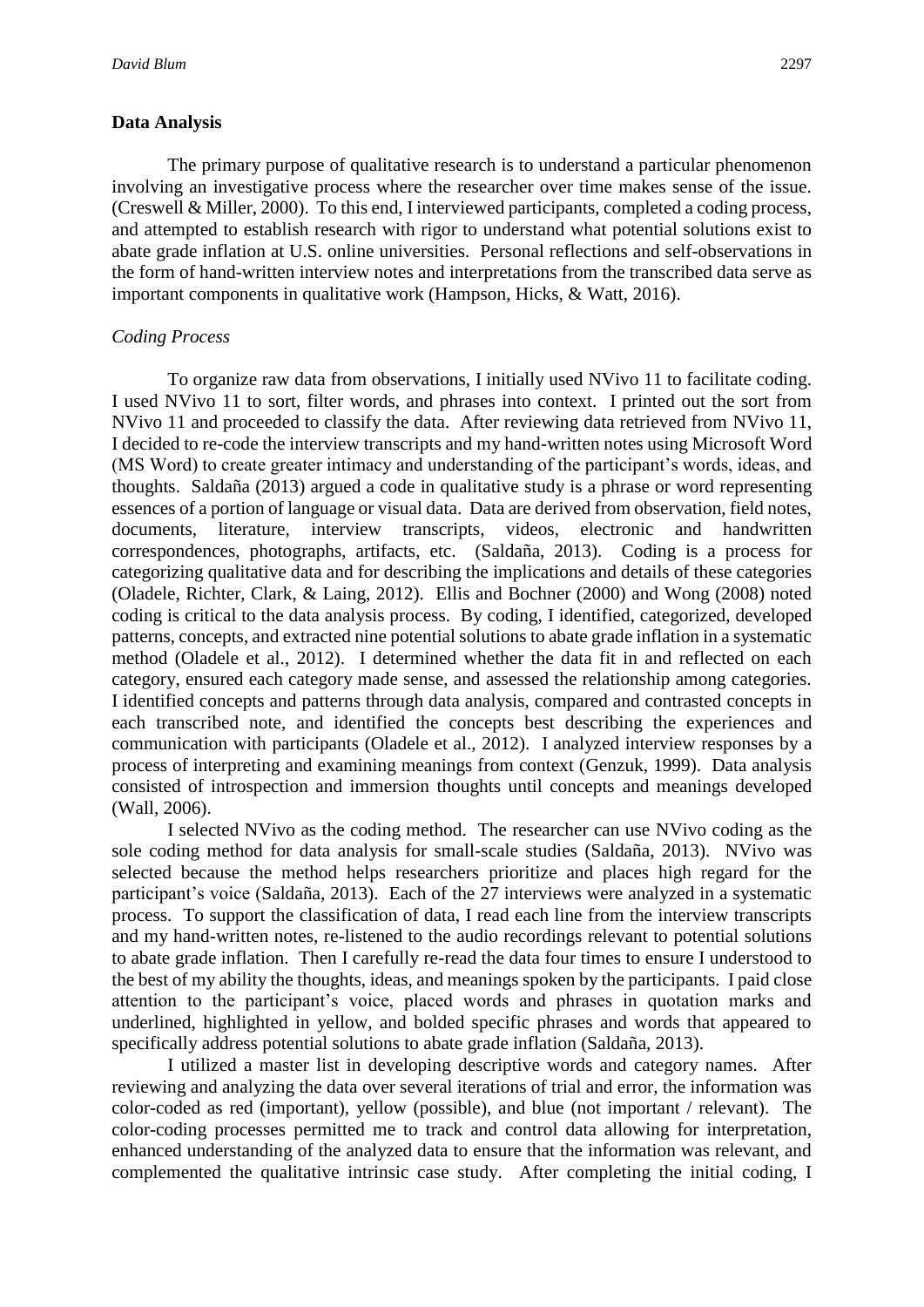organized, summarized, and looked for relationship, patterns, and concepts among data segments. After completing the coding process, concepts and sub concepts emerged.

Charmaz (2006) noted NVivo coding might provide a crucial check whether the researcher comprehended the significance of the participant meanings. The coding process continued in a cyclical fashion in terms coding and recoding, code to category and vice versa, and category to data (Saldaña, 2009). After the concepts emerged, I re-reviewed my notes, extant research / literature, and transcribed interview responses to double-check I accurately interpreted meanings from data (Genzuk, 1999). Once completed, I wrote my interpretations and conclusions. Participant responses provided a deeper understanding of the subject matter as advocated by Qu and Dumay (2011).

# *Rigor*

Simon (2011) noted in qualitative studies the term rigor is more often used than the term validity. I did not want my personal views and biases affect how I interpreted the interview transcripts. Merriam (2009) and Stake (2010) noted case studies such as intrinsic case study provides insight and rich descriptive data of a phenomenon rather than generalize findings. Researchers must ensure credibility of studies to establish trust with participants (Lincoln & Guba, 1985). To certify my findings had rigor, I ensured the study had credibility, confirmability, was triangulated, and was member checked.

Lincoln and Guba (1985) opined that ensuring credibility is one of most important aspects in establishing trustworthiness in qualitative research. Johnson and Rasulova (2016) argued study is credible when the researcher is confident from data saturation and data triangulation that study findings are believable and contains a plurality of truths and represents multiple realities imparted by participants to extend common themes, concepts, and actions. To enhance credibility, Krefting (1991) suggested focusing on participant sampling. In this study, I did purposive sampling. Johnson and Rasulova and Krefting mentioned purposive sampling is suitable for qualitative research permitting the researcher to have data rich cases providing relevant data.

A researcher uses confirmability to question whether the findings are supported by participants and not by researcher bias (Lincoln & Guba, 1985). To enhance confirmability, I asked three colleagues at an online university in the United States who did not participate in the study to be external reviewers. The reviewers signed confidentiality agreements and confirmed my findings. Johnson and Rasulova (2016) noted being ethical toward obtaining truth based on reflecting on participants thought, ideas, and words can lead to understanding and different perspectives by having a respectful and integrity-based relationship the researcher has with participants.

To ensure rigor data must be triangulated (Fusch & Ness 2015; Leung, 2015). Tellis (1997) and Snow and Anderson (1991) noted triangulation is utilized by researchers regarding theory development and data collection. Tellis argued triangulation is necessary because of the ethical need to confirm the validity of the data collection process from multiple sources of information. Fusch and Ness (2015) noted triangulation is one method to ensure study validity. In this study, I triangulated data from 27 different participants. Denzin (1970) identified four forms of triangulation. The first type is data (Denzin, 1970). A researcher uses data triangulation in various sampling strategies at different periods and with disparate people (Denzin, 1970). The second form is investigator (Denzin, 1970). Investigator triangulation refers to more than one researcher or coder who gathers and interprets data (Denzin, 1970). The third type is theoretical, which incorporates multiple theoretical positions of the phenomenon (Denzin, 1970). The fourth form is methodological, which utilizes more than one data collection method (Denzin, 1970). For this qualitative case study, the triangulation form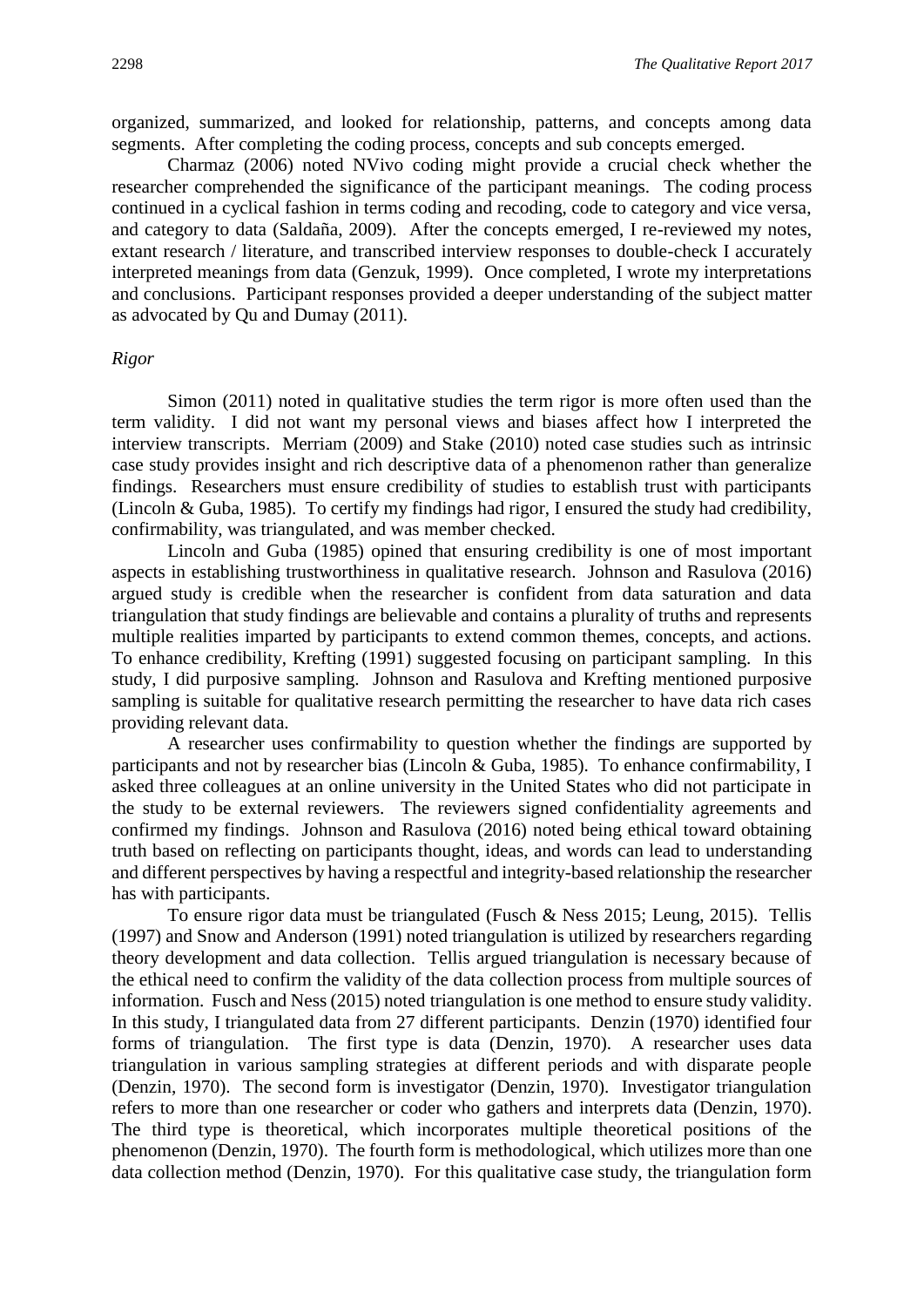*David Blum* 2299

was data by (a) utilizing semi-structured interviews, (b) field testing interview questions, (c) confirming field notes with participants, (d) use of external reviewers, (f) reviewing audiorecorded transcriptions four times, (g) review of the extant literature, and (f) comparing responses from 27 online faculty members at three different regionally accredited online universities in the United States. Data type was chosen to enhance the veracity of data collected and to provide a clearer understanding the phenomenon under study.

The last part to ensure rigor was to do a member check. Member checking improves and is crucial to ensure rigor in terms of credibility of data (Carlson, 2010; Lincoln & Guba, 1985; Neuman, 2003; Onwuegbuzie & Leech, 2007). In member checking, the researcher includes the thoughts and voices of participants based on the analyzed and interpreted data. The purpose of member checking is to control researcher bias during and after data analysis (Anney, 2014). For this study, I e-mailed 10 participants at random who participated in the study a summary of my preliminary findings. Eight individuals responded via e-mail affirming my results as accurate, valid, persuasive, and objective. Maxwell (2005) noted participant validation as critical to excluding misinterpretation from participant data. After data collection, data analysis, and ensuring the rigor of the study, I proceeded to write my findings. As I wrote each potential solution, I referred to my coded transcripts, hand-written notes, and feedback from those who member checked by findings.

#### **Findings**

I propose nine solutions to abate grade inflation at regionally accredited online universities in the United States. The research question guiding this study was what potential solutions exist to abate grade inflation at regionally accredited U.S. online universities. Concepts developed from data analysis were (a) use rubrics, (b) revising student evaluations (c) re-evaluating academic policies, (d) instituting objective exams, (e) instructor training program, (f) take instructors out of grading, (g) pass / fail grading, (h) ranking rather than GPA, and (i) best practices. Two participants thought grade inflation did not exist or was not a factor. Concepts are in order based on respondent popularity.

#### *Use Rubrics*

Twenty-five participants thought implementing standardized grading rubrics ensures all students are graded by the same criteria. Two participants did not think the use of rubrics was a potential solution to abate grade inflation. Faculty members who argued in favor of rubrics thought the rubric should contain quantitative and qualitative criteria based on what students learn and what they were supposed to learn based on course goals and objectives. Donaldson and Gray (2012) mentioned the rubric should have three components. First are defined performance criteria / elements (Donaldson & Gray, 2012). Second would be detailed descriptions of performance (Donaldson & Gray, 2012). Third would be a rating scale, say 1 to 5 points (Donaldson & Gray, 2012).

One participant argued, "In my opinion, grade inflation is a consequence of not having clear expectations for student achievement and the ability to effectively communication our expectations to students. The rubric helps to ameliorate both issues." Respondents who favored rubrics thought the rubric should outline what the student needs to do to earn "A." The rubric also lowers the pressure on instructors to give "As" or "Bs" when students fail to meet "A" or "B" criteria. Participants suggested using a rubric provides structure and effective feedback to let students know what they did well not and so well.

Twenty-five participants thought rubrics would reduce grade inflation, 20 thought rubrics would improve objectivity in grading, and 18 thought rubrics foster greater consistency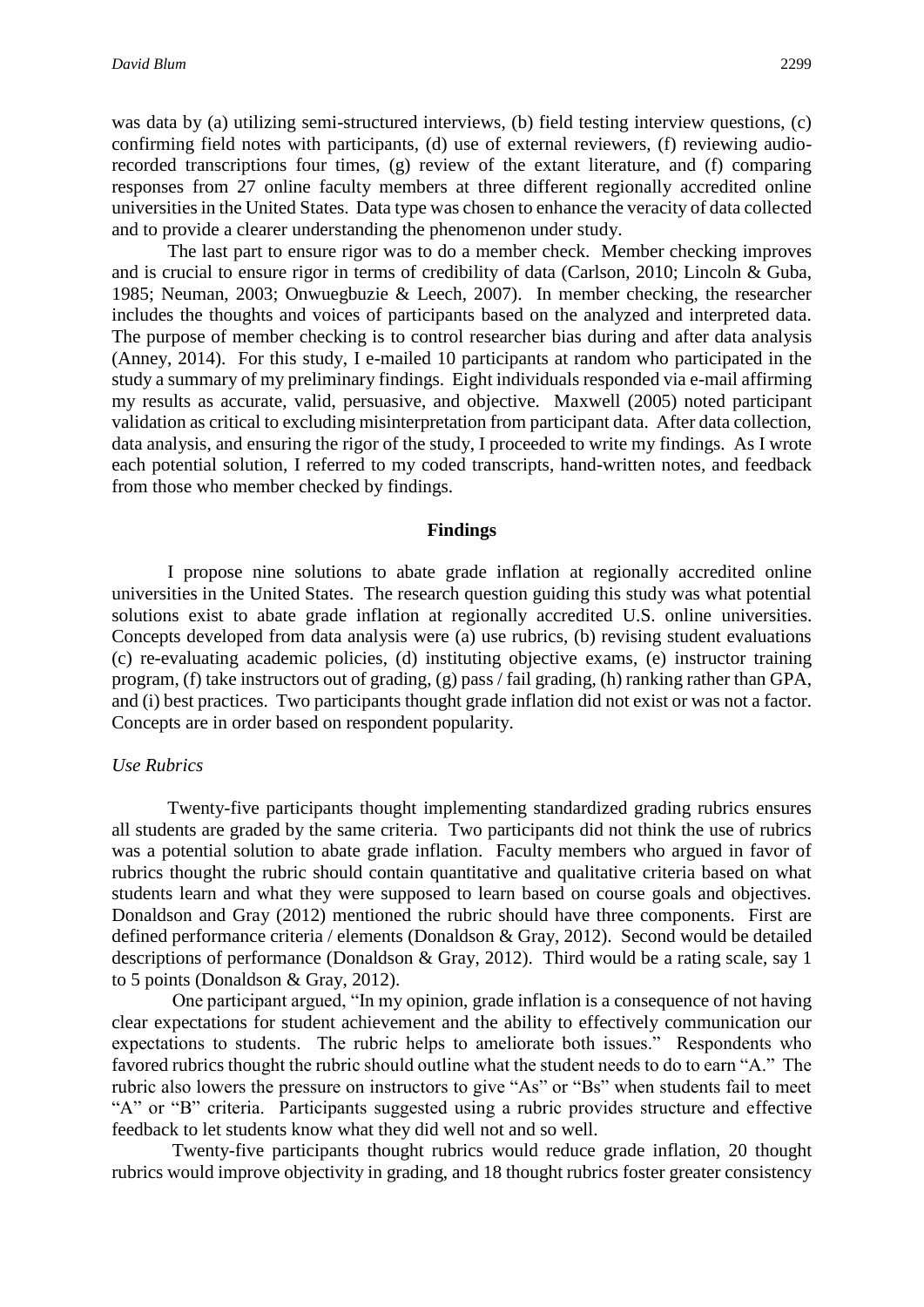in grading. With a rubric, students gain an enhanced understanding for the reasons why they received a grade. Participants mentioned rubrics provide a more level playing field for diverse group of students.

# *Revising Student Evaluations*

Twenty-two participants mentioned student evaluations as the prime factor for grade inflation. Often student evaluations of instructors measures instructor effectiveness and is used as the basis of faculty retention. Participants strongly believed student evaluations were not effective as a measure of faculty teaching abilities. Often student evaluations are a popularity contest students have for faculty. Participants were unanimous that administration and faculty pay attention to student comments. Of the 22 respondents who mentioned student evaluations, 15 favored restricted use of student evaluation based on general qualifications of students. These participants thought students were qualified to evaluate the pace of the course, determine clarity of course instructions, and present personal opinions. None of the 22 participants thought students could assess and measure teaching effectiveness, andragogy, and pedagogy. One participant summed up the thoughts of 18 participants by stating, ''Good teaching is hard to measure but that doesn't mean that we should give up trying to assess and measure teaching effectiveness.''

Eight participants pointed out the most effective way for faculty members to obtain student high evaluations scores was to offer students challenging work, to help students to master course goals and outcomes, and to encourage students to value and appreciate learning. On the other hand, 19 participants thought giving students "As" or "Bs" whether earned or not was the surest way to earn positive student evaluations. Twenty participants thought they received higher student ratings in classes with less than 15 students. Twenty-three faculty members were concerned students would use evaluations to complain to administration in order punish instructors. One participant mentioned being intimidated and bullied by a student into giving the student an "A" on an assignment

# *Re-Evaluating Academic Policies*

Sixteen participants thought policies permitting liberal drop / add, course retakes, and forgiveness policies should be re-evaluated and might contribute to grade inflation. The participants agreed a student should be able to drop a course within the first week of the class. One participant argued, "Unless the student has some dire personal or financial issues, he or she starts a course, the student should finish the course. It is about finishing what you begin." Six of the 16 participants favored the elimination of course retakes if the student continues in the course beyond the first week unless extraordinary circumstances exist. As one participant said, "If a student can complete 70% to 75% of a course and still withdraw because they are not receiving the grades they think they should, what does that teach the student." One participant stated, "Forgiveness polices permit students to eliminate courses from their GPA calculation in which a grade lower than "C" was received. At my university, a student can receive forgiveness up to four courses, which I think is ridiculous."

All but one of the 16 faculty members insisted consistency in implementing drop / add, course retakes, and forgiveness policies must be university-wide not just reside in specific departments. Implementing university-wide policies including late submissions across the university might abate grade inflation rather than leaving policies to the discretion of an instructor. One participant stated, "My job is to teach and adhere to course requirements not to develop and enforce policies." Another respondent mentioned, "Leaving room for interpretation at the instructor's discretion leads to subjective grading and might potentially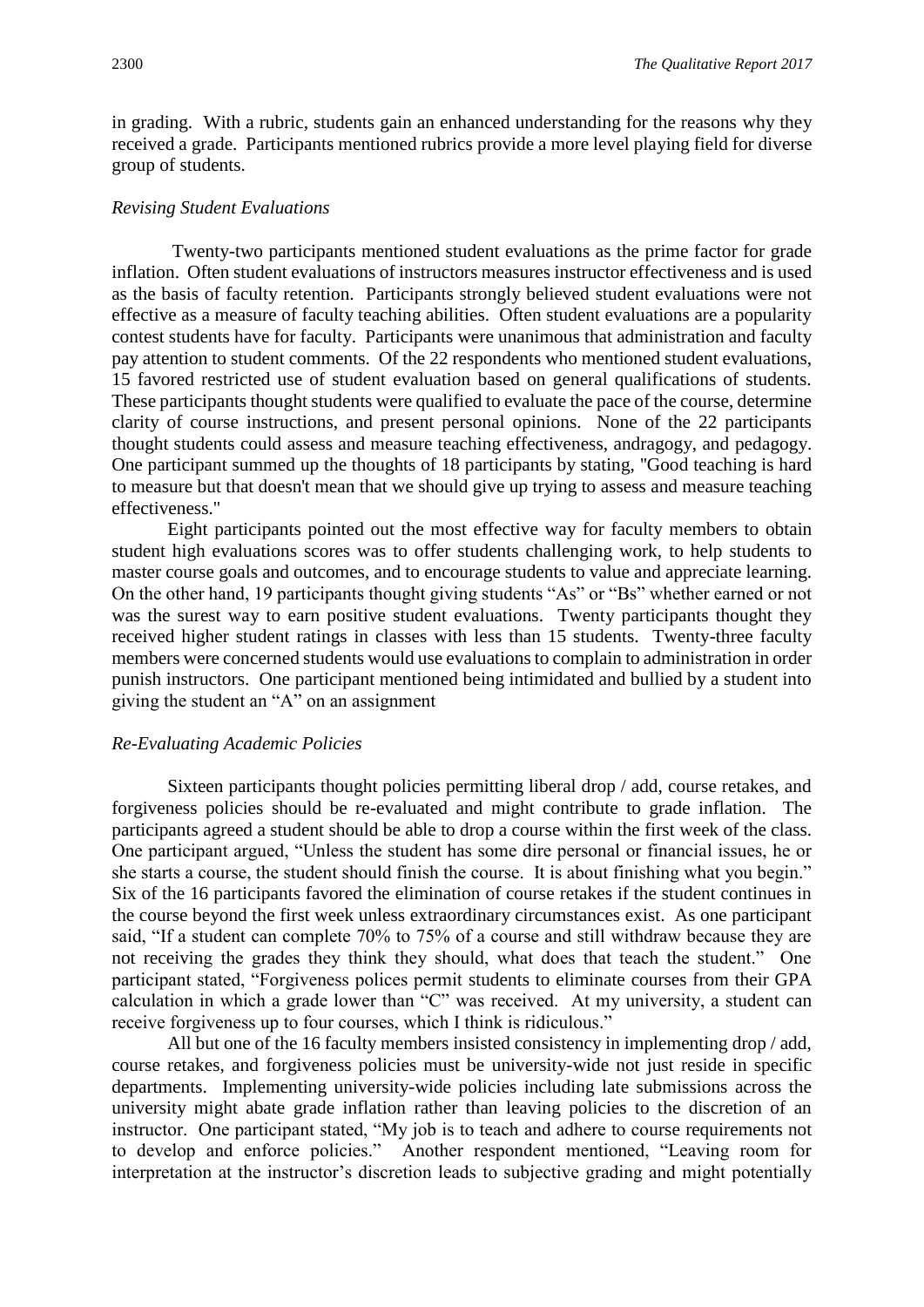# enhance grade inflation."

# *Instituting Objective Exams*

Fifteen faculty members favored objective exams in courses to curb grade inflation. Twenty-six respondents mentioned written assignments are often the only material online instructors should evaluate if students met course objectives and goals. As one participant stated, "My students do a couple of discussions posts and write an essay paper, that's it. When I was a student I had quizzes each week, a mid-term, a final, and an essay paper." According to 25 participants, grading essays is too subjective even though rubrics are used. Objective grading criteria tends to reduce the effect of grading subjectivity (Caruth & Caruth, 2013). Stanoyevitch, (2008) noted objective exams provide a generally unbiased measurement to compare the effectiveness of instructors. Fourteen participants favored multiple-choice quizzes and fill-in-the blank exams over weekly essay assignments. Eight participants wanted to do away with weekly subjective written essay assignments favoring one comprehensive written essay paper at the end of the course. Thirteen faculty members thought essay assignments were an unreliable indicator of student mastery of course outcomes and goals. Two faculty members admitted to being inconsistent in grading essay papers. Fourteen participants thought objective exams provided a more accurate assessment whether a student has learned what they were supposed to learn based on course goals and objectives. However, 88% of faculty raised concerns objective exams limit higher order thinking. One faculty member stated, "In an online environment all objective exams are open-book exams. I am not comfortable with that." Another faculty member stated, "I dislike reading papers every single week. I would welcome an objective exam once or twice during the course."

# *Instructor Training Program*

Thirteen faculty members interviewed saw the need for faculty training to ameliorate grade inflation. Faculty earned academic appointments by having a Masters or terminal degree. Four of the 27 faculty members mentioned they obtained formal training, licensing, or specific guidance before their joining their university. Four of the 13 participants who thought instructor training could abate grade inflation suggested a course in grading students be included in all doctoral students' course curriculum. One faculty member said,

I went to an online university. I wish my doctoral program had a course or two on how to teach university students, especially online. I would probably have been better prepared to deal with student issues with such a training course.

Two faculty members had experience in course design and suggested an instructor training course would involve (a) objective factors, (b) provide clear explanations of grading criteria, (c) provide clear indication of expected results and factors by which students will be measured, (d) provide immediate and ongoing feedback to students throughout the term, and (e) how to accurately assess student performance. When asked what is meant by objective factors, the faculty member clarified that objective factors related to the concepts and skills faculty members need to master to be an effective instructor. As one respondent said, "Instructors who learn to improve communications with students become better facilitators and evaluators of student work."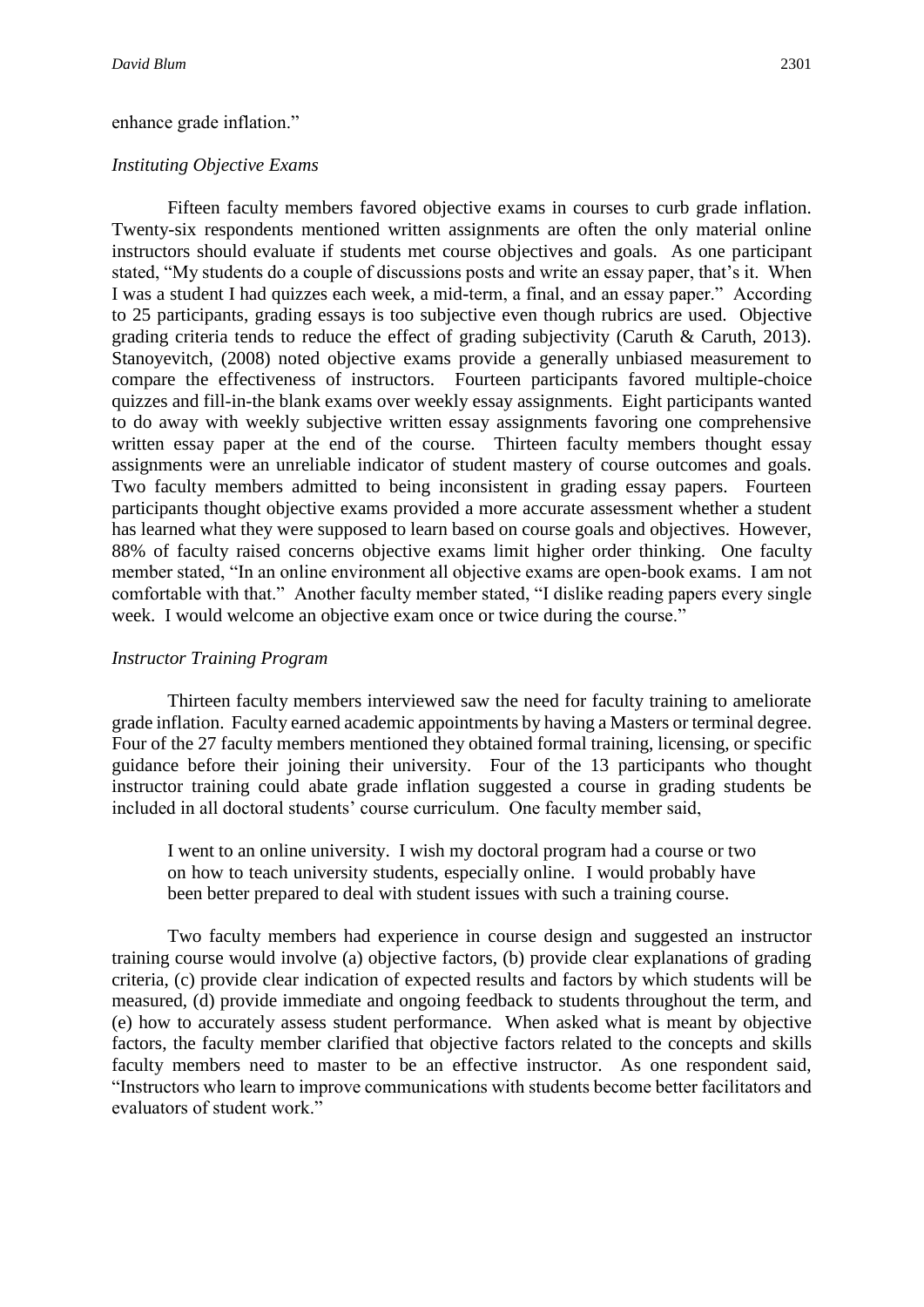#### *Take Instructors Out of Grading*

Twelve participants favored removing instructors from the grading process. Three respondents liked replacing course instructors with professional evaluators. The concept as espoused by faculty members was to separate instructors who teach content from those who evaluate and grade student performance. Instructors focused on student knowledge attainment, meeting course outcomes and goals, and learning content but not grading student work. One respondent noted, "The university hires trained evaluators who use a university-approved rubric with the goal to grade consistently on assignments." Evaluators are unknown to the student, never meet the student, and have no relationship with the student. The three participants mentioned evaluators provide extensive written comments and feedback on each assignment and explain why the student received the grade earned or a pass / fail. The goal is to permit instructors to teach and not having to deal with students nagging about grades. One participant who advanced taking instructors out of grading stated, "I don't like grading. Grading can lead to confrontation, which is not conducive to learning. Working to increase student knowledge and comprehension of the material is paramount." Another participant said, "I am a subject matter expert in my field and I want and help facilitate my student's learning rather than spending time grading."

Ten of the 12 participants who favored taking instructors out of the training process proposed artificial intelligence software. The aggregated reason was artificial intelligence has no emotional bias and might improve grading. The software after being calibrated automatically grade essays providing immediate response to student work. When I mentioned the use of artificial intelligence software to subsequent participants, one participant seemed interested in the idea but raised concerns of transparency of grading process issues, human scoring to ensure validity of software generated scores, and quality control.

## *Pass / Fail Grading*

Ten participants favored the idea of moving toward a variation of a pass / fail system to abate inflated grades. Tucker and Courts (2010) argued benchmarks based on outcomes and goals relative to student competence need to be developed for a pass / fail system. One participant opined, "The pass / fail system should be similar to how employees are evaluated at work, you did okay or not." Under the pass / fail system all a student needs to do to pass is meet basic course outcomes, goals, and objectives. Students would receive a pass or fail instead of a traditional letter grade.

Eight of the ten faculty members who advocated for a pass / fail grading system thought the system would be advantageous to students and faculty because the level of assessment is only limited to a pass or fail. Students who receive a "C" or higher would typically pass, while those who earned a "D" or "F" would fail. In some cases, only an "F" is considered a failing mark. With just two grades to consider, instructors have fewer options to choose from when evaluating a student's performance. Students, on the other hand, receive the education they paid for and / or earned without the added stress and pressure of competing for higher grades.

The 10 faculty members mentioned the pass / fail grading system has a positive impact on student mood, stress, and overall anxiety. Participants argued the pass / fail grading system has several advantages. One advantage was the student's actual grades do not appear on transcripts meaning GPA is not affected. The pass / fail system lessens student stress about receiving higher or lower grades. Students can be more relaxed and be more open to learning leading to potential great employment opportunities and enhanced responsible citizenship. One participated stated, "I noticed students enroll in pass / fail courses where otherwise they would not normally take because they don't want to worry about failing the course." Another faculty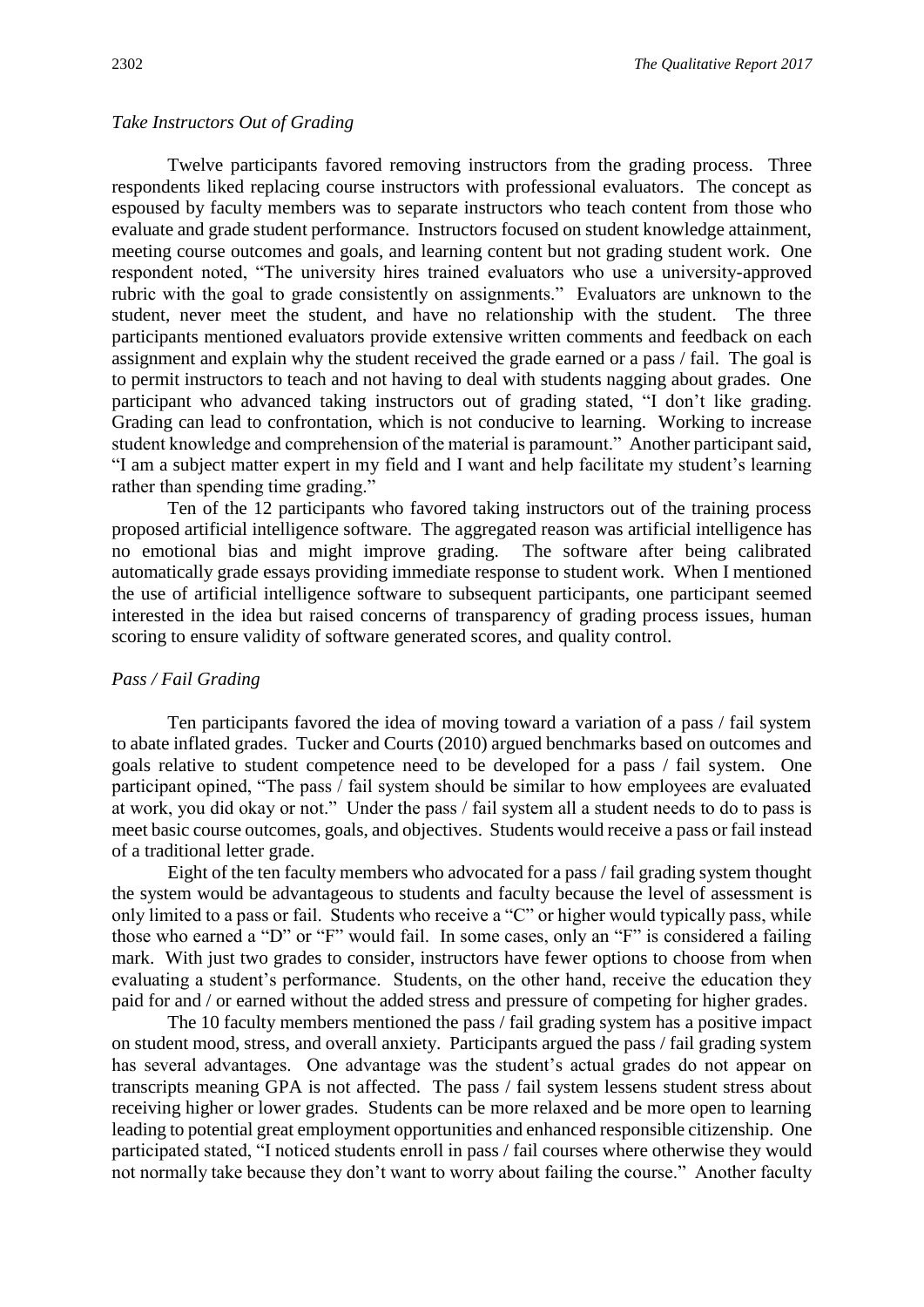member opined, "Without the emphasis on letter grades, students tend to learn only what they need to know to pass the course rather than challenge themselves and go beyond their comfort zones. Essentially students pass / fail themselves." Six participants noted most students like to take what they perceive as challenging courses in the science or math pass / fail. As one participant said, "Students often have an easier time learning difficult concepts when all they essentially have to do is earn a "C." However, the pass / fail system does have some negative attributes.

Seven participants thought the greatest negative aspect of a pass / fail grading system was instructors are unable to determine what grade the student earned creating a loss of achievement in students. Three participants articulated no distinction exists between an "A" and "C," therefore some students are not satisfied with just doing enough to pass. Nine of the 10 participants who advocated for a pass / fail system were concerned students would become lazy and lose focus on learning. The 10 participants agreed being lazy and being unfocused is not commensurate with success in the real world. Faculty noted a lack of incentives in the pass / fail system. By not having a traditional letter grade, students do not have an incentive to do more than what is required to pass the course. The pass / fail system can lead to a loss of competitive advantage not only in universities but also in society.

#### *Ranking Rather than GPA*

Seven participants suggested providing a rank on student's transcripts rather than GPA might abate grading inflation. Six of seven faculty members mentioned ranking could also ameliorate the influence merit-based financial aid has on grade inflation because providing a rank reduces the emphasis on GPA. Merit-based financial aid is potentially the primary reason for grade inflation (Hu, 2005). To receive or continue financial aid, students must maintain a passing GPA (Carpenter, 2013). The requirement to maintain a suitable GPA and the financial incentive to ensure students enroll and complete courses contributes to grade inflation at universities (Crockett, Heffron, & Schneider, 2011). Financial aid is the primary source of funding for online universities and an indication of student retention by universities (Dynarski & Scott-Clayton, 2013). Two participants agreed university administration requires albeit subliminally grade inflation is necessary to ensure as many students as possible achieve and maintain certain GPAs to continue to receive financial aid.

Ranking provides employers and other educational institutions a better assessment of the student abilities (Zumbach, 2013). Five participants mentioned universities should include additional information about course grades on transcripts. One participant stated, "To combat grade inflation, we should place an emphasis on class rank, and require performance percentiles appear on college transcripts." Information about the number of students in the class and the average grades earned appear next to the letter grade on the transcript. One participant mentioned students receive variations to the transcript. One variation noted was along with the individual grade, the mean or median grade for the class and the number of students in the course. Another variation the participant mentioned was the use a grading system whereby the grade for the class is composed of two parts. The first number is the student's grade in the class and the second is the overall grade for the class. The participants said, "For example, the grade and the transcript would be  $3.5/3$ . This student earned a 'B+' in a class where the overall average grade was 3.0."

# *Best Practices*

No consensus formed among participants as to the best practices universities can implement to abate grade inflation. Thirteen participants agreed universities needs to be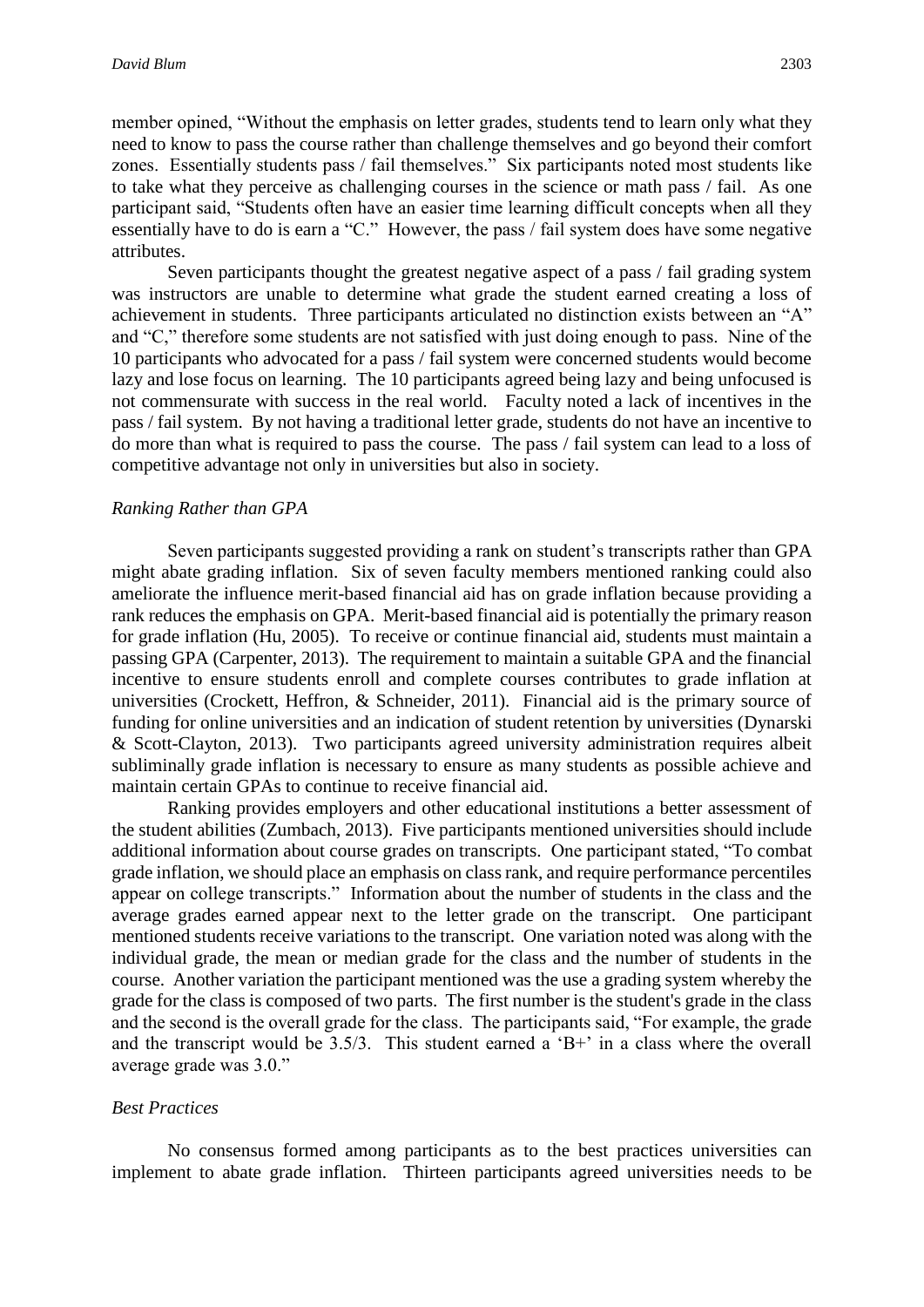determine how general education standards are set and enforced, particularly about the independence of the individual faculty members and the lack of review of workload. Twelve participants advanced the concept universities consider doing pre-and-post-testing, postgraduation interviews, and graduate tracking to evaluate student success. As one participant mentioned, "We don't know much about our students when they enter our school and know less what happens to them when they leave." Eleven participants thought universities should focus on metrics separate from grades paying attention to the nexus between grade inflation, student evaluation of instructors, and academic review. One participant stated, "I have seen instances of grade inflation at my school. While I do not think student evaluations are a primary because they do contribute to some faculty member concerns and give students grades they think the student want." Eight participants thought educational institutions should require students to provide scores from standardized objective exams such as GRE or GMAT as part of the admissions process. One participant mentioned, "Most of my students are unprepared for graduate work. They cannot write or critically analyze."

Faculty members provided three best practice recommendations toward revising student evaluations to abate grade inflation. First, instructors should track grades from the initial course the student took to subsequent courses to determine whether the first instructor was a hard grader, an effective instructor, or an easy grader.As one faculty member stated, "If we can see how previous instructors graded the student we can adjust our grading and better assess student performance." Second suggestion was for administration to evaluate instructors by incorporating student comments with valuing teacher effectiveness, instructor communications with students, instructor subject matter knowledge, enthusiasm, feedback quality, delivery method, and peer review. Third, administrators should indemnify faculty who provide honest appraisals of student work to protect faculty from negative student action resulting in faculty termination or disciplinary action. As one participant stated, "I hesitate to give a grade lower than a "C" and comprehensive feedback as I fear otherwise I will lose my job."

# **Discussion**

The results of this study provided nine potential solutions to abate grade inflation. While I presented nine potential solutions, no single or easy solution exists to abate grade inflation. In addition, the results add to the overriding theme in the extant literature that grade inflation exists.

The solution that might effectively abate grade inflation is revising student evaluations. At many university's student evaluations play a significant and deciding role in assessing teaching effectiveness, decisions about contract renewals, more courses to teach, higher pay, promotions, and teaching awards (Stanoyevitch, 2008; Tucker & Courts, 2010). Instructors who inflate grades tend to have enhanced job security and greater financial benefits then instructors who grade honestly and do not inflate grades (Stanoyevitch, 2008). Instructors who practice grade inflation tend to be more forgiving of students hoping that such leniency results in higher numbers of positive faculty evaluations (Caruth & Caruth, 2013).

Another concern with student evaluations is students are not qualified to assess an instructors teaching abilities. Universities need to balance students' comments with instructor performance, which could affect instructors' evaluations. The use of student evaluations must be minimized. Faculty performance could be evaluated yearly in a peer review process within the university by a panel of peers. The panel could consist of instructors within the same department or program as the instructor being reviewed. Reviewers would normally be faculty members who have significant expertise in teaching methodologies (Bandy, 2016). Peer review members would evaluate improvements in teaching development and make assessments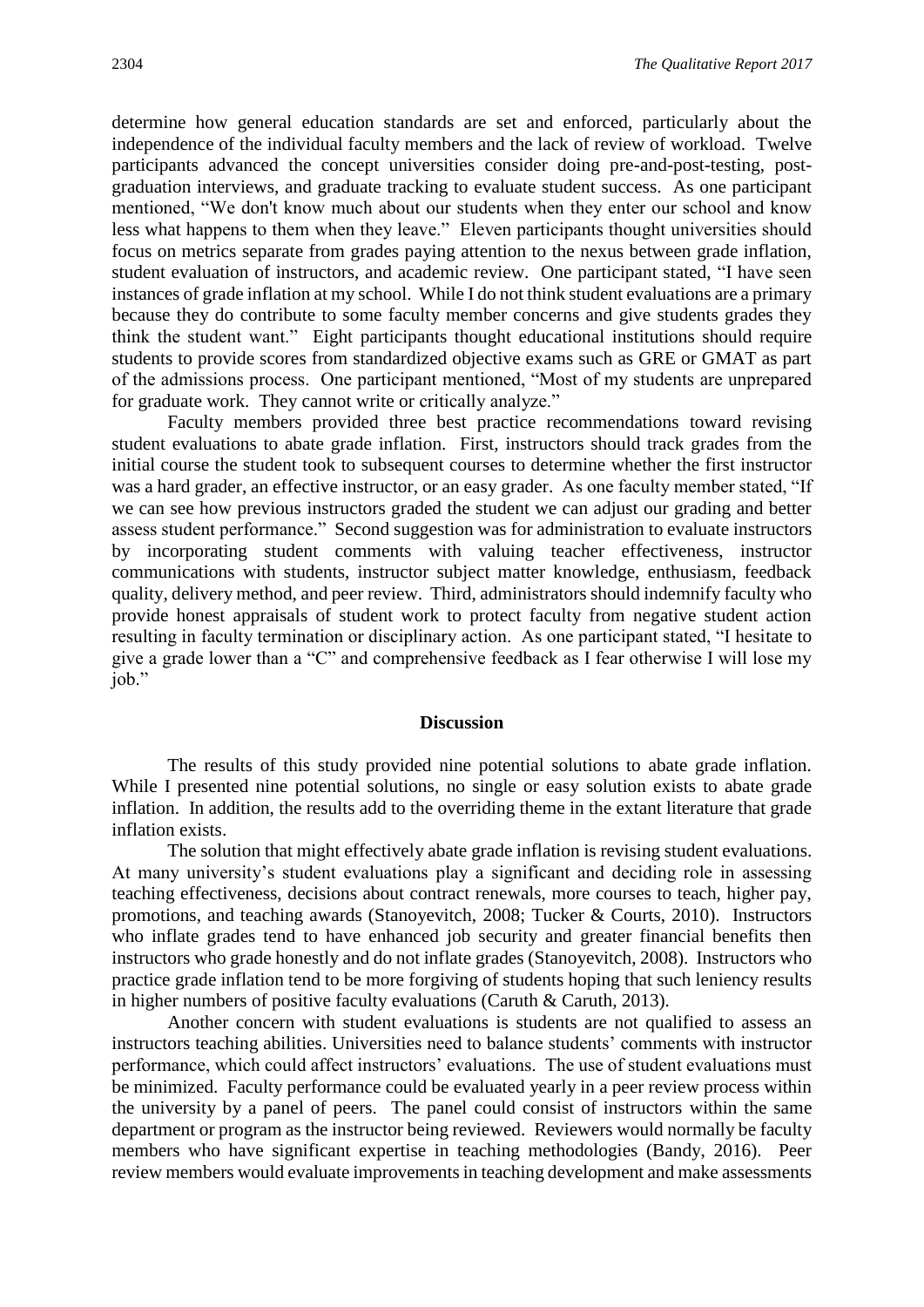of instructors focusing on program outcomes (Fernandez & Yu, 2007). The review would include student evaluations, teaching portfolios, teaching philosophy documentation, selfassessments, observations of course room activities, and other materials deemed appropriate by review members (Fernandez & Yu, 2007).

Peer review in an online environment would formulate in a collegial discussion review of in-course observations between instructor and student and all communications between faculty, student, and administration. Bandy (2016) suggested peer review has numerous benefits in encouraging teaching excellence, creating a collegial environment, and an enhanced culture of professional development. Peer review fosters an environment of innovation and integrity within the education institution.

Student evaluations are often inaccurate, easily manipulated by students and administration, lack psychometric properties, reliability, and validity (Ali, 2013; Schneider, 2013). Six study participants suggested replacing student evaluations with teaching portfolios updated annually. Portfolios generally consist of (a) curricula vitae, (b) overall student evaluation appraisal, (c) self-evaluative statements made by the instructor in review, (d) peer observations of the instructor in terms of interactions, grading, student responsiveness, policy violations, and other evidence deemed appropriate, and (d) evidence of study learning (Bandy, 2016). Ali noted teaching portfolios document evidence of teaching from a variety of sources including evaluation and provide context for documentary evidence. Stark and Freishtat (2014) mentioned selecting and organizing material for a portfolio can help one reflect on and improve one's teaching. Ali argued portfolios are a step toward a more public professional view of teaching as a scholarly activity. Arreola (2007) suggested portfolios help instructors see teaching as on ongoing process of inquiry, experimentation, and reflection. Marsh and Roche (2000) thought teaching portfolios capture evidence of one's entire teaching career. To abate grade inflation, administrators need to enforce appropriate actions against faculty who inflate students' grades or decrease the course materials in order to escape low scores in their student evaluations (Crumbley, Flinn, & Reichelt, 2010).

Objective exams are an important factor to abate grade inflation. In most online courses, students receive grades from written essay assignments. Very few courses provide for multiple choice or fill-in-the blank responses. Because grading essays is subjective, course designers need to have a greater mix of objective and subjective exam materials to accurately assess student performance. As noted by participants although objective exams might mitigate aspects of grade inflation the cost of implementing objective exams could be lower higher ordered thinking by students.

Faculty whose academic background is other than education have no training to teach university courses. Earning a master's degree and some professional experience in many cases is the entry requirement into teaching at many online universities. Instituting an instructor training program for all doctoral students could abate grade inflation, as instructors would learn how to accurately assess and grade students. In a training course either outsourced or developed within the university, instructors could learn to improve communications with students and be a better facilitator and evaluate student work. Faculty would be able to impart clearer explanations of grading expectations and what are the overall expectations of students in the course. The training course could cover better practices to provide continual extensive and targeted feedback each week of the term.

Taking instructors out of grading was possible the most interesting solution proposed by participants. The use of external evaluators unknown to the students and grading software might abate grade inflation. If students do not know who their grade evaluators are, students find it more difficult to complain. Theoretically, external graders would provide accurate assessments and feedback to enhance student learning. However, the majority of participants did not think alternative solutions such as external graders or software could mitigate grade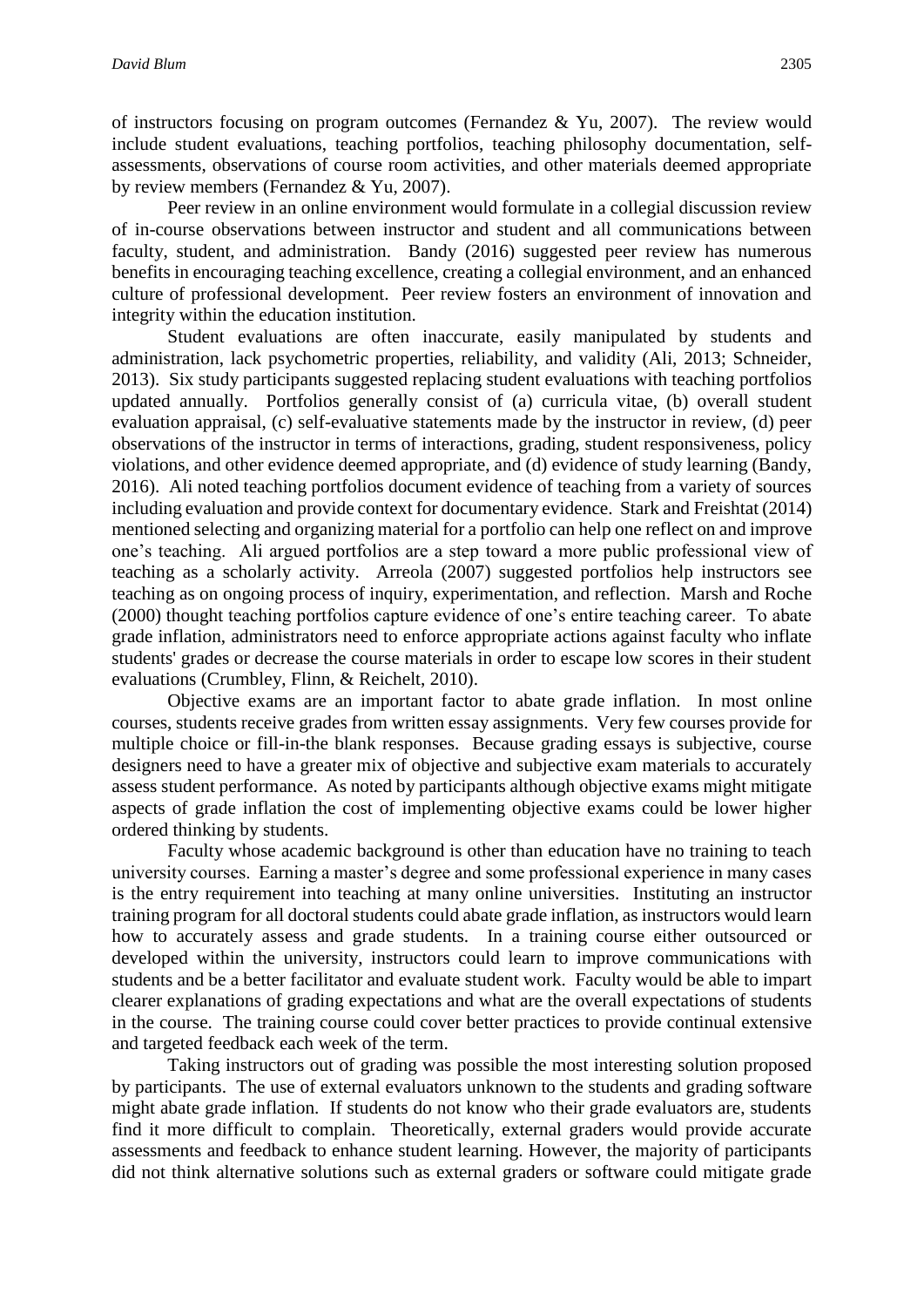inflation. The grave concern participants had was software might replace humans as the primary instructors and evaluators of student performance.

Faculty interviewed for this study seemed conscious that solutions to abate grade inflation are partial and not wholly persuasive. The potential solutions favored by most participants were revising student evaluations, instituting objective exams, start an instructor training course, use of rubrics, and reevaluating of liberal academic policies.

As educators, we should imbue in students the ability to (a) develop critical thinking skills (b) be able to facilitate the acquisition of lifelong learning skills (c) develop a deep understanding of course materials, and (d) connect the dots toward understanding how the course material is relevant professionally and academically to the student each week. Faculty should provide clear, direct, and focused feedback on evaluating student's work based on completion / understanding, expression, grammar, and writing mechanics. Each faculty member should strive to help students to learn, rather than "spoon feeding" knowledge. Faculty should "light their candle," not just "fill their bucket."

One limitation in this study was scant extant research exists of grade inflation related to online universities. Second limitation was the use of an interview protocol administered over Skype® rather than face-to-face interviews. By not having face-to-face interaction, I was unable to observe participant's body language and nonverbal signals, potentially decreasing rapport and trust (Qu & Dumay, 2011).

## **Conclusion**

As indicated in this study no single solution exists to abate grade inflation. Ninety three percent of faculty interviewed thought the present grade evaluation system requires revision. As educators, leaders, and practitioners we can abate grade inflation. In this paper, I provided nine potential solutions to abate grade inflation. We can abate grade inflation and make students appreciate the real value of the grades they are earning, not as indicators of something finished, but of something, that is just the beginning. Universities can regain the role of opening minds of students in the search of truth. We need to start curbing the culture of grade inflation that is plaguing higher education in the United States.

If grade inflation continues and no strong articulation of standards and solutions are forthcoming, the worst-case scenario might happen. The U.S. Congress might have to step in and create laws for national standards for college curricula enforced by testing in core subjects. Accrediting agencies and federal funding could force schools to address grade inflation, which would entail the functional loss of academic freedom. Students' degrees might lack recognition and substantiation thereby not accepted by employers or other educational institutions. The nine potential solutions to abate grade inflation garnered from faculty members at three different regionally accredited online universities in the United States is a call to action to abate grade inflation now.

# **References**

- Ali, H. I. H. (2013). Investigating factors responsible for grade inflation in college education. *European Journal of Business and Social Sciences*, *2*(5), 93-106.
- Anney, V. N. (2014). Ensuring the quality of the findings of qualitative research: Looking at trustworthiness criteria. *Journal of Emerging Trends in Educational Research and Policy Studies*, *5*, 272-281.
- Arreola, R. A. (2007). *Developing a comprehensive faculty evaluation system: A guide to designing, building, and operating large-scale faculty evaluation systems.* San Francisco, CA: Anker Publishing.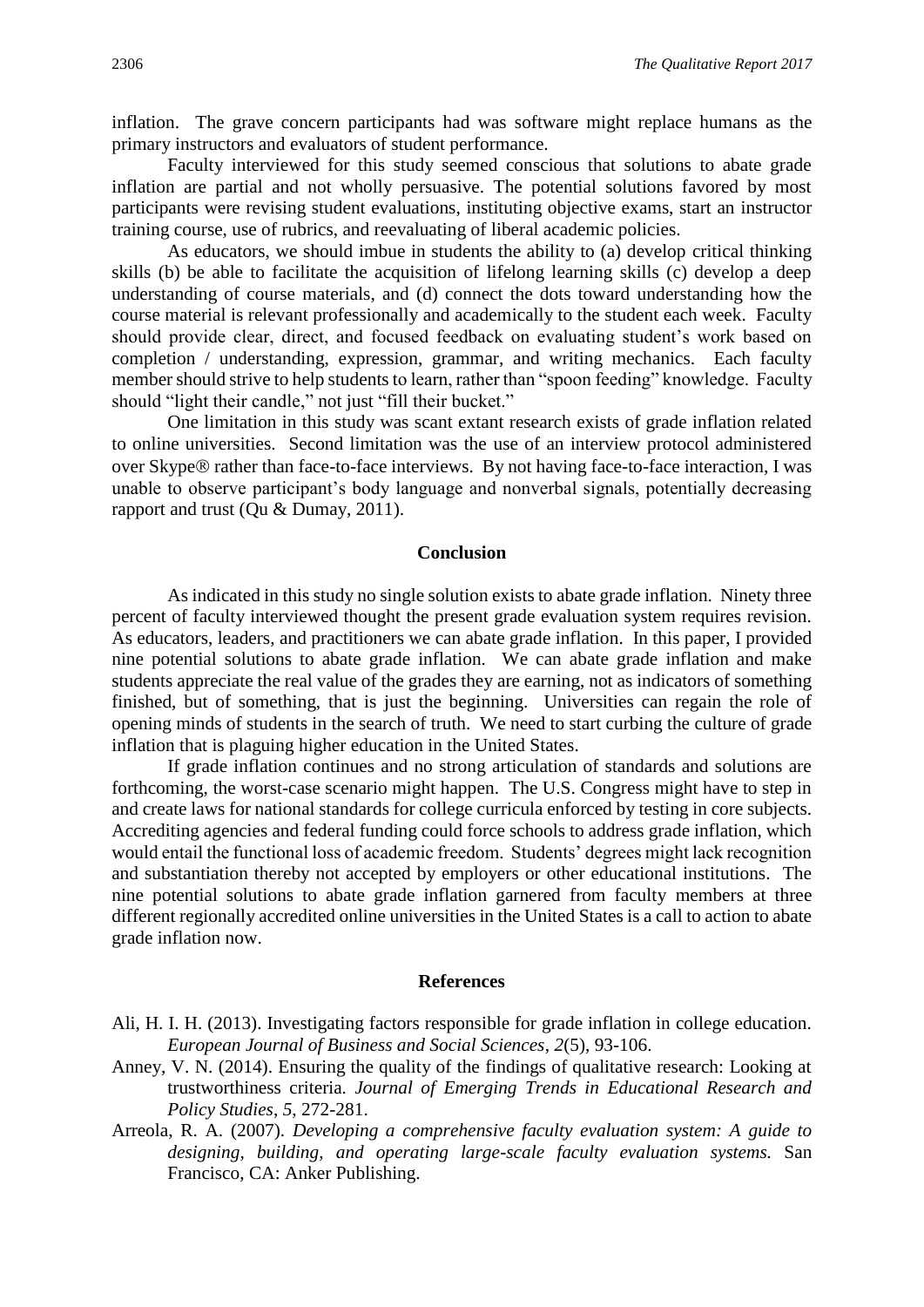- Bandy, J. (2016). *Peer review of teaching*. Nashville, TN: Vanderbilt University Center for Teaching and Learning.
- Berta, W., & Laporte, A. (2010). Unpacking the relationship between operational efficiency and quality of care in Ontario long-term care homes. *Canadian Journal on Aging / La Revue canadienne du vieillissement*, *29*, 543-556. doi:10.1017/S0714980810000553
- Birnbaum, R. (1977). Factors related to university grade inflation. *Journal of Higher Education, 48*, 519-539.
- Cachia, M., & Millward, L. (2011). The telephone medium and semi-structured interviews: A complementary fit. *Qualitative Research in Organizations and Management: An International Journal*, *6*, 265-277. doi:10.1108/17465641111188420
- Carlson, J. A. (2010). Avoiding traps in member checking. *The Qualitative Report*, *15*(5), 1102-1113. Retrieved from<http://nsuworks.nova.edu/tqr/vol15/iss5/4>
- Carpenter, E. E. (2013). *First to second year retention based on financial aid package: A quantitative study* (Master's thesis). University of Nebraska, Lincoln, Nebraska. Retrieved from<http://digitalcommons.unl.edu/cehsedaddiss/144>
- Caruth, D. L., & Caruth, G. D. (2013). Grade inflation: An issue for higher education? *Turkish Journal of Distance Education*, *14*(1), 102-110. Retrieved from <http://tojde.anadolu.edu.tr/homepage.html>
- Castillo, J., Wakefield, M., & LeMaster, J. (2010). Some observations from a very telling innocuous query: An essay on the state of higher education in America. *American Journal of Business Education*, *3*(6), 33-36.<http://dx.doi.org/10.19030/ajbe.v3i6.438>
- Chan, W., Hao, L., & Suen, W. (2007). A signaling theory of grade inflation. *International Economic Review, 48*, 1065-1090. doi/10.1111/j.1468-2354.2007.00454.x
- Charmaz, K. (2006). *Constructing grounded theory: A practical guide through qualitative analysis.* Thousand Oaks, CA: Sage.
- Crockett, K., Heffron, M., & Schneider, M. (2011). *Targeting financial aid for improved retention outcomes*. Retrieved from American Institutes for Research website: [http://www.air.org/sites/default/files/downloads/report/LA\\_PELL\\_STUDY\\_report\\_10](http://www.air.org/sites/default/files/downloads/report/LA_PELL_STUDY_report_1011_0.pdf) [11\\_0.pdf](http://www.air.org/sites/default/files/downloads/report/LA_PELL_STUDY_report_1011_0.pdf)
- Creswell, J. W., & Miller, D. L. (2000). Determining validity in qualitative inquiry. *Theory into Practice*, *39*, 124-131. [http://dx.doi.org/10.1207/s15430421tip3903\\_2](http://dx.doi.org/10.1207/s15430421tip3903_2)
- Crumbley, D. L., Flinn, R. E., & Reichelt, K. J. J. (2010). What is ethical about grade inflation and coursework deflation? *Journal of Academic Ethics*, *8*, 187-197.
- Denzin, N. K. (1970). *The research act in sociology*. Chicago, IL: Aldine.
- Donaldson, J. H., & Gray, M. (2012). Systematic review of grading practice: Is there evidence of grade inflation? *Nurse Education in Practice, 12*, 101-114. doi:10.1016/j.nepr.2011.10.007
- Dynarski, S., & Scott-Clayton, J. (2013). Financial aid policy: Lessons from research*. Future Child*, *23*(1), 67-91.
- Ehlers, T., & Schwager, R. (2016). Honest grading, grade inflation and reputation. *CESinfo Economic Studies*, *62*, 506-521.<https://doi.org/10.1093/cesifo/ifv022>
- Ellis, C. S., & Bochner, A. (2000). Autoethnography, personal narrative, reflexivity: Researcher as subject. In N. K. Denzin & Y. S. Lincoln (Eds.), *Handbook of qualitative research* (pp. 733-768). Thousand Oaks, CA: Sage.
- Fernandez, C. E., & Yu, J. (2007). Peer review of teaching. *Journal of Chiropractic Education*, *21*, 154-161. Retrieved from <http://www.journalchiroed.com/>
- Franz, W. J. I. (2010). Grade inflation under the threat of students' nuisance: Theory and evidence. *Economics of Education Review*, *29*, 411-422. <https://doi.org/10.1016/j.econedurev.2009.10.013>
- Fusch, P. I., & Ness, L. R. (2015). Are we there yet? Data saturation in qualitative research.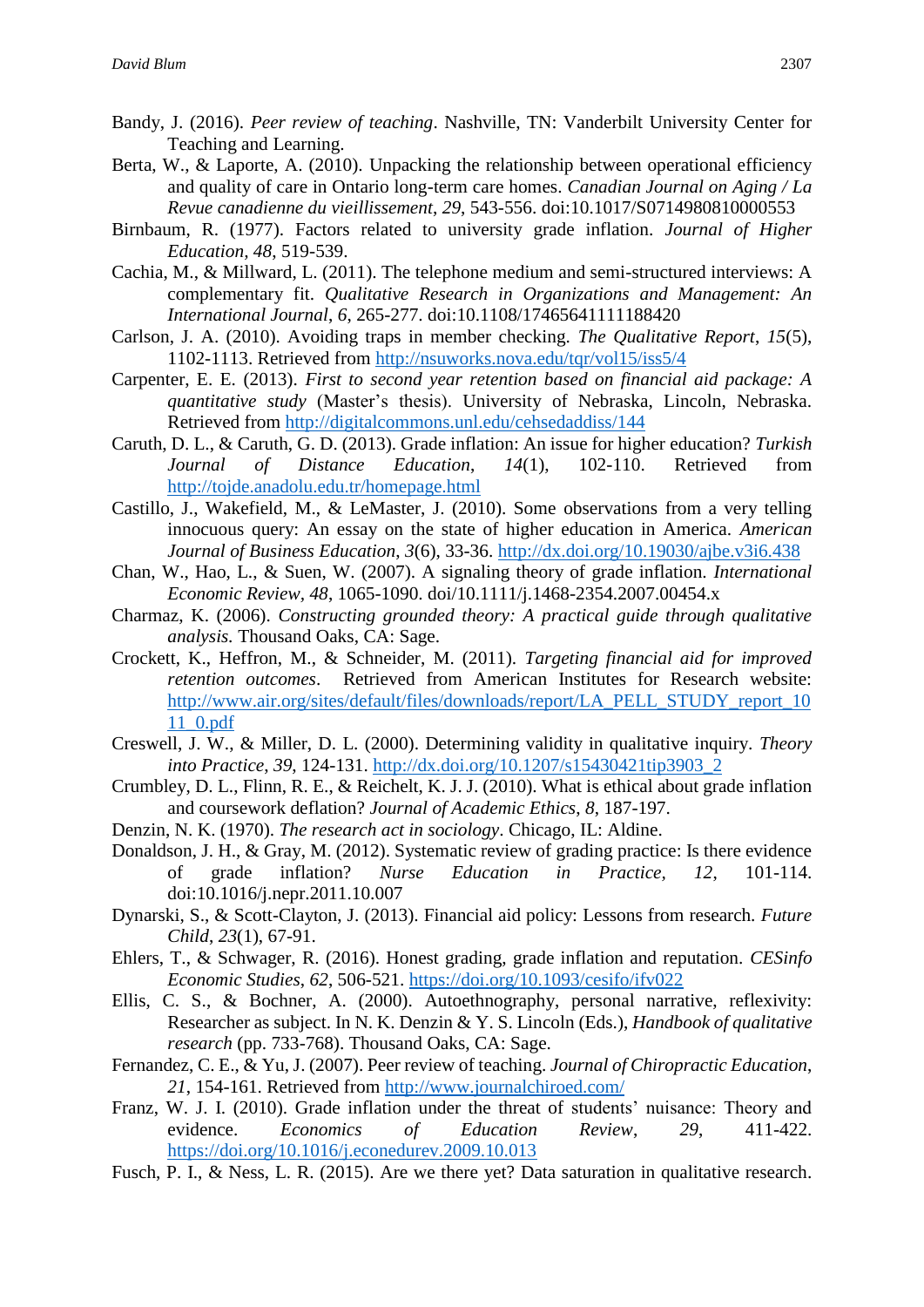*The Qualitative* Report, *20*(9), 1408-1416. Retrieved from <http://nsuworks.nova.edu/tqr/vol20/iss9/3>

- Genzuk, M. (1999). *A synthesis of ethnographic research*. Retrieved from [http://www](http://www-bcf.usc.edu/~genzuk/Ethnographic_Research.html)[bcf.usc.edu/~genzuk/Ethnographic\\_Research.html](http://www-bcf.usc.edu/~genzuk/Ethnographic_Research.html)
- Gooblar, D. (2014). *Let's all stop worrying about grade inflation*. Retrieved from <https://chroniclevitae.com/news/506-let-s-all-stop-worrying-about-grade-inflation>
- Gray, H. J. (2008). I'm present, "A" please: A case study examining grading issues in a recreation curriculum. *Journal of Leisure Studies & Recreation Education*, *23*, 43-60.
- Green, K. H., & Emerson, A. (2007). A new framework for grading. *Assessment and Evaluation in Higher Education*, *32*, 495-511. doi:10.1080/02602930600896571
- Hampson, M., Hicks, R., & Watt, B. (2016). Understanding the employment barriers and support needs of people living with psychosis. *The Qualitative Report*, *21*(5), 870-886. Retrieved from<http://nsuworks.nova.edu/tqr/vol21/iss5/5/>
- Hanson, J. L., Balmer, D. F., & Giardino, A. P. (2011). Qualitative research methods for medical educators. *Academic Pediatrics*, *11*, 375-386. doi:10.1016/j.acap.2011.05.001
- Haynie, D. (2013, July 1). What employers really think about your online bachelor's degree. *Daily News.* Retrieved from [http://www.nydailynews.com/news/national/employers](http://www.nydailynews.com/news/national/employers-online-degrees-article-1.1372092)[online-degrees-article-1.1372092](http://www.nydailynews.com/news/national/employers-online-degrees-article-1.1372092)
- Hu, S. (2005). Beyond grade inflation: Grading problems in higher education. *ASHE Higher Education Report*, *30*(6), 1-99. doi:10.1002/aehe.3006
- Hyde, T. (2015). *Should schools implement tougher grading standards?* Retrieved from [https://www.aeaweb.org/research/should-schools-implement-tougher-grading](https://www.aeaweb.org/research/should-schools-implement-tougher-grading-standards)[standards](https://www.aeaweb.org/research/should-schools-implement-tougher-grading-standards)
- Jaschik, J. (2009). *Grade inflation seen rising*. Retrieved from <http://www.insidehighered.com/news/2009/03/12/grades>
- Johnson, S., & Rasulova, S. (2016). *Qualitative impact evaluation: Incorporating authenticity into the assessment of rigour*. Bath, UK: The Center for Development Studies. Retrieved from<http://www.bath.ac.uk/cds/publications/bpd45.pdf>
- Johnson, V. (2003). *Grade inflation: A crisis in college education*. New York, NY: Springer Publishers.
- Juola, A. (1976). *Grade inflation in higher education: What can or should we do*? Retrieved from ERIC database. (ED129917)
- Krefting, L. (1991) Rigor in qualitative research: The assessment of trustworthiness. *American Journal of Occupational Therapy*, *45*, 214-222. doi:10.5014/ajot.45.3.214
- Kezim, B., Pariseau, S. E., & Quinn, F. (2005). Is grade inflation related to faculty status? *Journal of Education for Business*, *80*, 358-364. doi:10.3200/JOEB.80.6.358-364
- Kohn, A. (2002, November 8). The dangerous myth of grade inflation. *The Chronicle of Higher Education.* Retrieved from [http://www.chronicle.com/article/The-Dangerous-Myth-of-](http://www.chronicle.com/article/The-Dangerous-Myth-of-Grade/34252)[Grade/34252](http://www.chronicle.com/article/The-Dangerous-Myth-of-Grade/34252)
- Leung, L. (2015). Validity, reliability, and generalizability in qualitative research. *Journal of Family Medicine and Primary Care*, *4*, 324-327. doi:10.4103/2249-4863.161306
- Lincoln, Y. S., & Guba, E. G. (1985). *Naturalistic inquiry.* Beverly Hills, CA: Sage.
- Love, D. A., & Kotchen, M. J. (2010). Grades, course evaluations, and academic incentives*. Eastern Economic Journal*, *36*, 151-163. doi:10.1057/eej.2009.6
- Marquis, J. (2013, May 14). Why students should fear grade inflation [Blog post]. Retrieved from [http://www.onlineuniversities.com/blog/2013/05/why-students-should-fear](http://www.onlineuniversities.com/blog/2013/05/why-students-should-fear-grade-inflation/)[grade-inflation/](http://www.onlineuniversities.com/blog/2013/05/why-students-should-fear-grade-inflation/)
- Marsh, H. W., & Roche, L. A. (2000). Effects of grading leniency and low workload on students' evaluations of teaching: Popular myth, bias, validity, or innocent bystanders? *Journal of Educational Psychology*, *92*, 202-228. [http://dx.doi.org/10.1037/0022-](http://dx.doi.org/10.1037/0022-0663.92.1.202)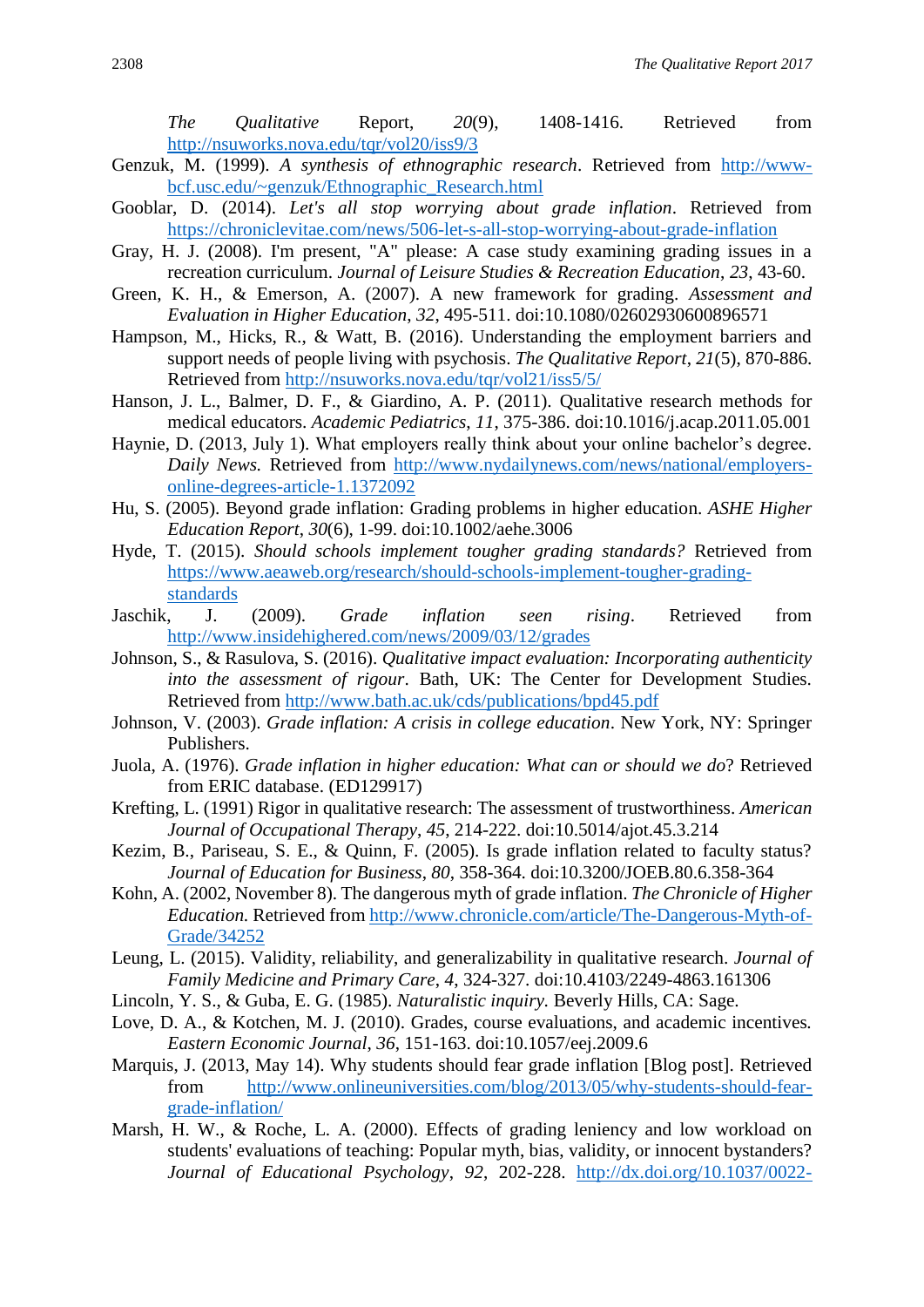[0663.92.1.202](http://dx.doi.org/10.1037/0022-0663.92.1.202)

- Mason, M. (2010). Sample size and saturation in PhD studies using qualitative interviews. *Forum: Qualitative Social Research*, *11*(3). Retrieved from [http://www.qualitative](http://www.qualitative-research.net/index.php/fqs/article/view/1428/3027)[research.net/index.php/fqs/article/view/1428/3027](http://www.qualitative-research.net/index.php/fqs/article/view/1428/3027)
- Maxwell, J. A. (2005). *Qualitative research design: An interactive approach*. Thousand Oaks, CA: Sage.
- Merriam, S. B. (2009). *Qualitative research: A guide to design and implementation*. Hoboken, NJ: John Wiley and Sons, Inc*.*
- Neuman, W. L. (2003). *Social research methods: Qualitative and quantitative approaches* (5th ed.). Boston, MA: Allyn and Bacon.
- Nikolakakos, E., Reeves, J. L., & Shuch, S. (2012). An examination of the causes of grade inflation in a teacher education program and implications for practice. *College and University*,  $87(3)$ , 2-14. Retrieved from <https://www.questia.com/library/p62225/college-and-university>
- O'Halloran, K., & Gordon, M. E. (2014). A synergistic approach to turning the tide of grade inflation. *Higher Education*, *68*, 1005-1023. doi:10.1007/s10734-014-9758-5
- Oladele, D., Richter, S., Clark, A., & Laing, L. (2012). Critical ethnography: A useful methodology in conducting health research in different resource settings. *The Qualitative Report*, *17*(39), 1-21. Retrieved from <http://nsuworks.nova.edu/tqr/vol17/iss39/1>
- Oleinik, A. (2009). Does education corrupt? Theories of grade inflation*. Educational Research Review*, *4*, 156-164.<https://doi.org/10.1016/j.edurev.2009.03.001>
- Onwuegbuzie, A. J., & Leech, N. L. (2007). Sampling designs in qualitative research: Making the sampling process more public. *The Qualitative Report*, *12*(2), 238-254. Retrieved from<http://nsuworks.nova.edu/tqr/vol12/iss2/7/>
- Onwuegbuzie, A. J., Leech, N. L., & Collins, K. M. T. (2010). Innovative data collection strategies in qualitative research. *The Qualitative Report*, *15*(3), 696-726. Retrieved from<http://nsuworks.nova.edu/tqr/vol15/iss3/12/>
- Orser, B. J., Elliott, C., & Leck, J. (2011). Feminist attributes and entrepreneurial identity. *Gender in Management: An International Journal*, *26*(8), 561-589. doi:10.1108/17542411111183884
- Parlalis, S. K. (2011). Management of organisational changes in a case of deinstitutionalisation. *Journal of Health Organization and Management*, *25*(4), 355-384. doi:10.1108/14777261111155010
- Pascarealla, E. T., Seifert, T. A., & Blaich, C. (2010). How effective are the NSSE benchmarks in predicting important educational outcomes? *Change: The Magazine of Higher Learning*,  $42(1)$ , 16-22. Retrieved from <http://www2.education.uiowa.edu/html/iae/iae-z-op-pasc-1-10.pdf>
- Qu, S. Q., & Dumay, J. (2011). The qualitative research interview. *Qualitative Research in Accounting & Management*, *8*(3), 238-264. doi:10.1108/11766091111162070
- Rezaei, M., & Bagheri, A. (2011). Comparative analysis of characteristics of adopters and nonadopters of artificial insemination in Ardabil Province of Iran. *Emirates Journal of Food Agriculture*, *23*(5), 466-472. Retrieved from [http://ejfa.info](http://ejfa.info/)
- Rhee, J. J., Zwar, N. A., & Kemp, L. A. (2012). Uptake and implementation of advance care planning in Australia: Findings of key informant interviews. *Australian Health Review*, *36*, 98-104. doi:10.1071/AH11019
- Rojstaczer, S. (2015). *National trends in grade inflation, American colleges and universities*. Retrieved from [http://www.gradeinflation.com](http://www.gradeinflation.com/)
- Rosovsky, H., & Hartley, M. (2002). *Evaluation and the academy: Are we doing the right thing?* Cambridge, MA: American Academy of Arts and Science Retrieved from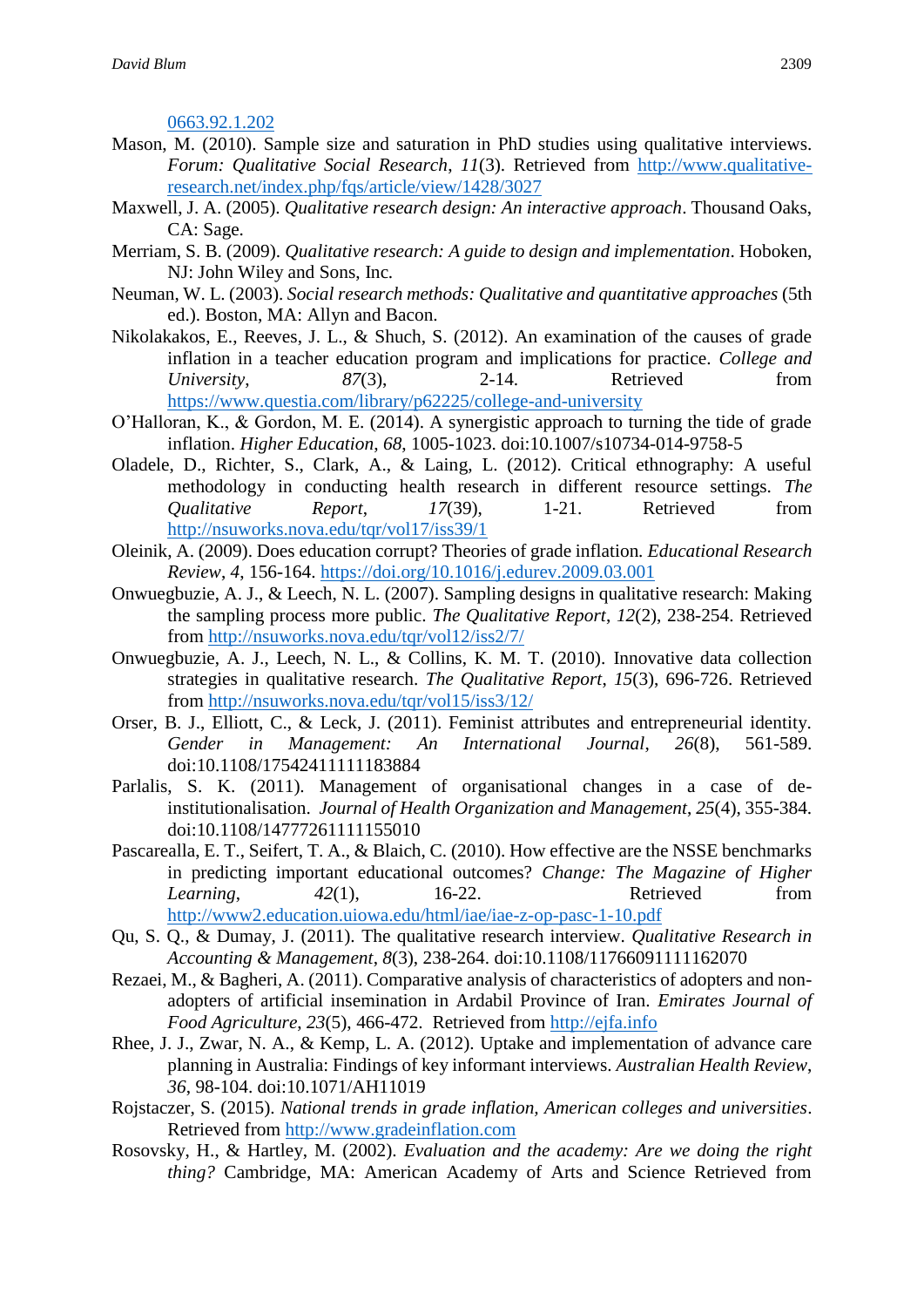[https://www.amacad.org/multimedia/pdfs/publications/researchpapersmonographs/Ev](https://www.amacad.org/multimedia/pdfs/publications/researchpapersmonographs/Evaluation_and_the_Academy.pdf) [aluation\\_and\\_the\\_Academy.pdf](https://www.amacad.org/multimedia/pdfs/publications/researchpapersmonographs/Evaluation_and_the_Academy.pdf)

Saldaña, J. (2009). *The coding manual for qualitative researchers*. Thousand Oaks, CA: Sage.

- Saldaña, J. (2013). *The coding manual for qualitative researchers* (2nd ed.). Thousand Oaks, CA: Sage.
- Schneider, G. (2013). Student evaluations, grade inflation and pluralistic teaching: Moving from customer satisfaction to student learning and critical thinking forum for social economics. *Forum for Social Economics*, *42*, 122-135. <http://dx.doi.org/10.1080/07360932.2013.771128>
- Simon, M. K. (2011). *Validity and reliability in qualitative studies*. Retrieved from <http://www.dissertationrecipes.com/>
- Stanoyevitch, A. (2008). *Controlling grade inflation*. Retrieved from ERIC database. (EJ1065360)
- Stake, R. E. (1995). *The art of case study research*. Thousand Oaks, CA: Sage.
- Stake, R. E. (2010). *Qualitative research: Studying how things work*. New York, NY: Guilford Press.
- Stark, P. B., & Freishtat, R. (2014). An evaluation of course evaluations. *ScienceOpen Research*, 1-26. doi:10.14293/S2199-1006.1.SOR-EDU.AOFRQA.v1
- Tellis, W. M. (1997). Application of a case study methodology. *The Qualitative Report, 3*(3), 1-19. Retrieved from<http://nsuworks.nova.edu/tqr/vol3/iss3/1/>
- Tierney, W. G. (1999). *Building the responsive campus: Creating high performance colleges and universities*. Thousand Oaks, CA: Sage.
- Tucker, J., & Courts, B. (2010). Grade inflation in the college classroom. *Foresight*, *12*(1), 45- 53.<http://dx.doi.org/10.1108/14636681011020155>
- Wall, S. (2006). An autoethnography on learning about autoethnography. *International Journal of Qualitative Methods*, *5*(2), 1-12. Retrieved from [http://www.ualberta.ca/~iiqm/backissues/5\\_2/pdf/wall.pdf](http://www.ualberta.ca/~iiqm/backissues/5_2/pdf/wall.pdf)
- Winzer, M. (2002). *Grade inflation: An appraisal of the research*. Retrieved from <http://www.uleth.ca/edu/runte/inflation/short.htm>
- Wong, L. P. (2008). Data analysis in qualitative research: A brief guide to using NVivo. *Malaysian Family Physician, 3*(1).
- Yang, H., & Yip, C.-S. (2003). *An economic theory of grade inflation*. Retrieved from <http://econ.ohio-state.edu/hyang/grade-inflation.pdf>
- Yin, R. K. (2014). *Case study research* (5th ed.). Thousand Oaks, CA: Sage.
- Young, J. E. (2013). *The grade inflation conundrum*. Retrieved [https://www.johnson.cornell.edu/Faculty-And-Research/Thought-Leadership-](https://www.johnson.cornell.edu/Faculty-And-Research/Thought-Leadership-Johnson/THoughtLeadership-Detail/ArticleId/29496/The-Grade-Inflation-Conundrum)[Johnson/THoughtLeadership-Detail/ArticleId/29496/The-Grade-Inflation-Conundrum](https://www.johnson.cornell.edu/Faculty-And-Research/Thought-Leadership-Johnson/THoughtLeadership-Detail/ArticleId/29496/The-Grade-Inflation-Conundrum)
- Zumbach, L. (2013). *There's a good reason grade inflation is here to stay*. Retrieved from [https://psmag.com/there-s-a-good-reason-grade-inflation-is-here-to-stay](https://psmag.com/there-s-a-good-reason-grade-inflation-is-here-to-stay-bf620d8900b6#.cm13fwepb)[bf620d8900b6#.cm13fwepb](https://psmag.com/there-s-a-good-reason-grade-inflation-is-here-to-stay-bf620d8900b6#.cm13fwepb)

# **Author Note**

David A. Blum earned a Doctor of Business Administration from Walden University, a MBA in Sustainable Business from Marylhurst University, and a Bachelor of Arts in history from Bellarmine University. Dr. Blum is an adjunct faculty member at Facear International University. Correspondence regarding this article can be addressed directly to: [davidblum2010@gmail.com.](mailto:davidblum2010@gmail.com)

Copyright 2017: David Blum and Nova Southeastern University.